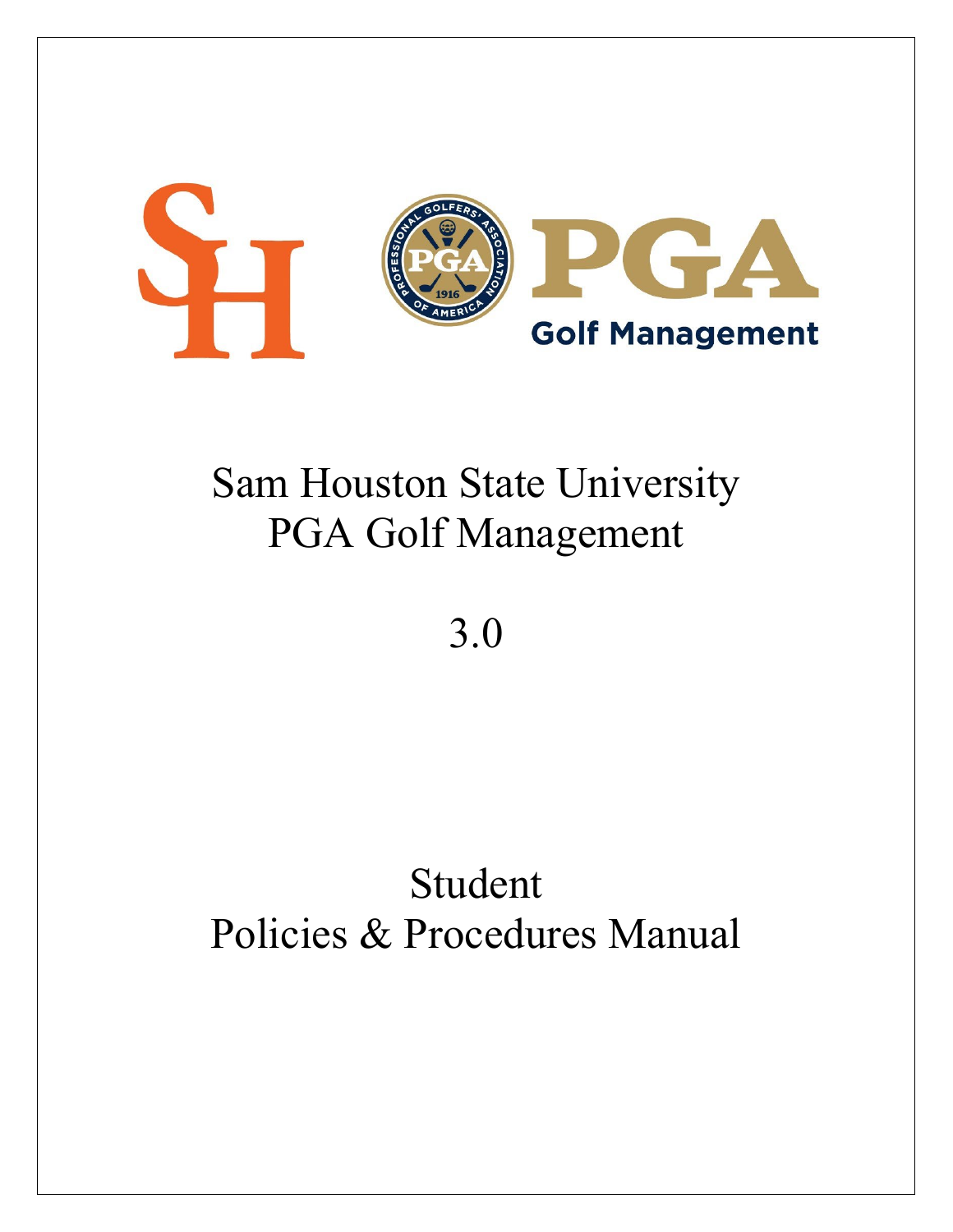# **Table of Contents**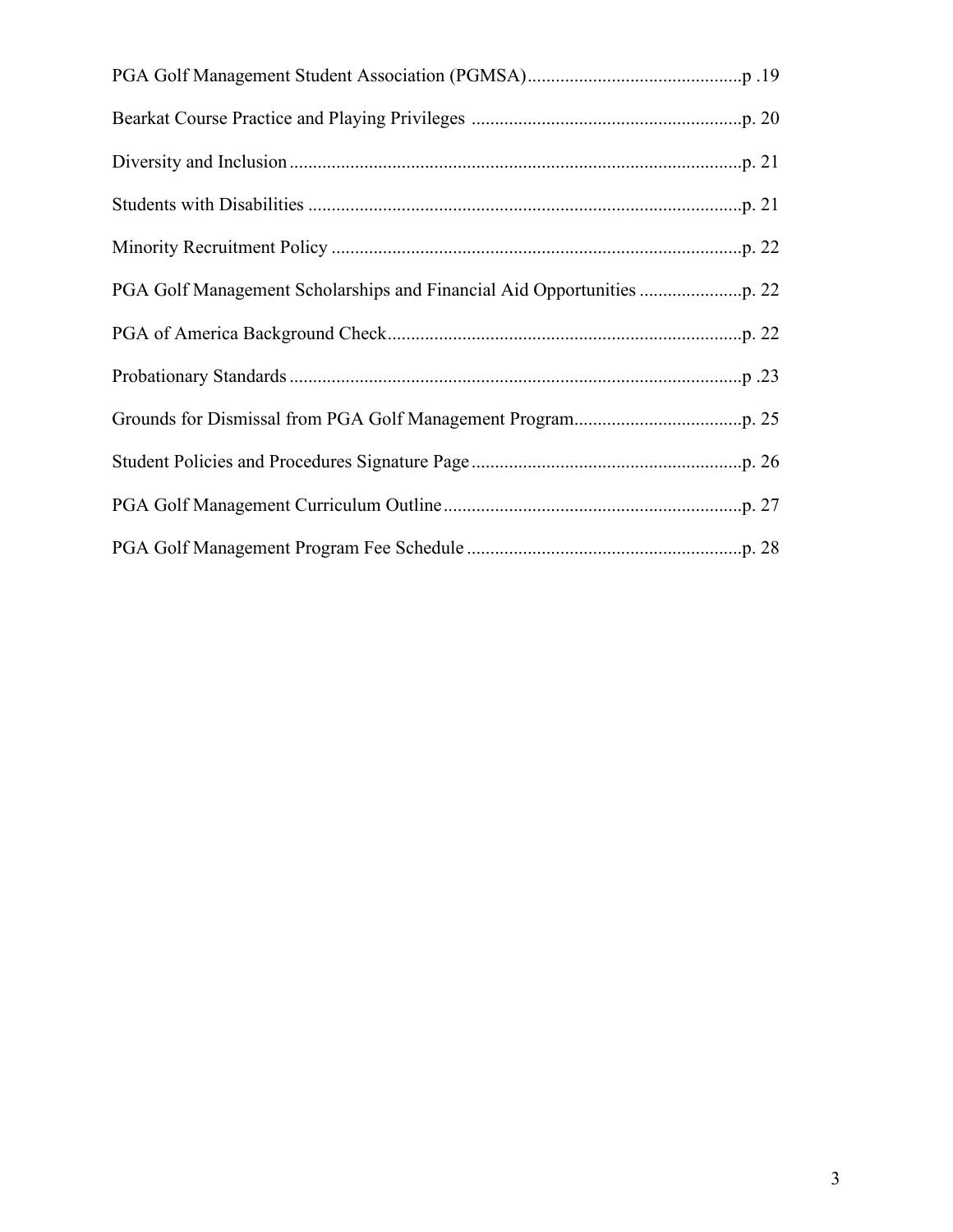#### **Introduction**

The PGA Golf Management program, accredited by The Professional Golfers' Association of America (PGA), is a college degree program designed to attract and educate bright, highly motivated men and women to service all aspects of this developing industry. These comprehensive degree programs blend college/ university requirements for a golf industry compatible major with a Concentration in PGA Golf Management.

The mission of the Sam Houston State University PGA Golf Management University program is to recruit diverse and talented students and develop them into committed professionals by providing a comprehensive and progressive educational program designed to prepare future PGA Members for a life-long career in golf. Students will gain valuable work experience and enhanced playing and teaching skills, while fostering a sense of community through enjoyment and involvement in the game of golf.

The following are the admission, retention, and dismissal policies that will be used to guide students through the PGA Golf Management program at Sam Houston State University.

# **Admission Guidelines**

Each year's incoming class size is determined by the number of students currently enrolled, the number scheduled to graduate and the program's projected retention rate. PGA guidelines limit student admission to not more than 100 per year with a maximum of 300 total students in the program at any given time.

Students must first apply for entrance to Sam Houston State University. Once admitted to the University, they can then apply for admission to the PGA Golf Management program. A verified handicap of 12 or less is required. Each accepted student will then be required to pay a \$500.00 non-refundable deposit to secure his or her spot in the program which will be deducted off the first-year program fee.

Handicap Verification can include one of the following:

- a. A copy of a current USGA handicap index card.
- b. The Confirmation of Playing Ability Form filled out by a PGA Golf Professional or High School Golf Coach. If using a high school golf coach, the most recent 20 verified scores must be included in the application.
- c. Successful completion of the PGA's Playing Ability Test (PAT).

#### **International Student Policy**

International students are eligible to complete all PGA PGM requirements and apply for PGA of America membership upon successfully graduating from an accredited PGA Golf Management University program. To be eligible for membership, an individual must meet all application and Bylaw requirements for election. A maximum of 10% of the PGA Golf Management student body may be international students.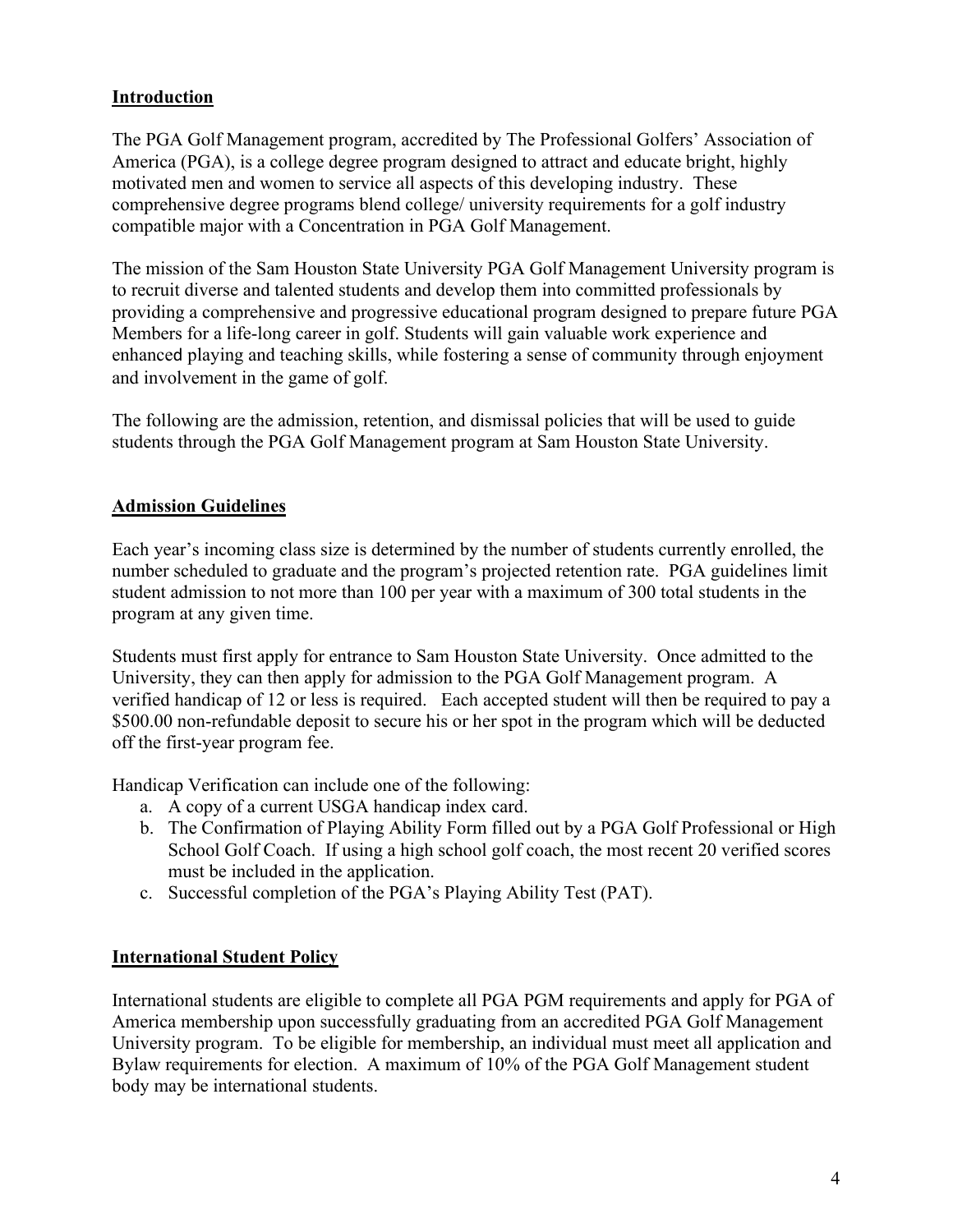#### **Transfer Student Policy**

The PGA Golf Management program at Sam Houston State University is designed as a freshman entry program. Transfer students will be handled on a case-by-case basis. Transfer students will be required to complete all requirements of the PGA Golf Management program at Sam Houston State University. Transfer students will be counseled on the cost and time involved in the completion of the PGA Golf Management program. If admitted with more than 30 credit hours, an individualized plan of study must be provided to the PGA of America.

#### **Retention**

Retention in the PGA Golf Management program is determined by a combination of satisfactory academic performance along with continuous progress in the PGA's Professional Golf Management program requirements. Sam Houston State University students must maintain a 2.0 GPA throughout their course of study.

PGA Golf Management students will also be required to make satisfactory progress toward completing PGA membership requirements. To graduate from Sam Houston State University's PGA Golf Management program, students will be required to successfully accomplish the following: complete 16 months of internship, successfully pass the PGA's Playing Ability Test, and complete the four levels of the PGA's Professional Golf Management Program.

Student progress in both the university requirements and the PGA membership requirements will be continuously monitored. Each student will meet with the PGA Golf Management staff once a semester to be advised and counseled in his or her progress toward these milestones. These sessions will be documented and placed in the student's file.

#### **Cohort Requirement**

For PGA Golf Management requirements, each entering class will be considered a *cohort.* Each student will be expected to meet PGA Golf Management milestones with his or her cohort class (For example, they will be expected to complete Levels Q, 1, 2, and 3 of the PGA/PGM program at the same time). Only under exceptional circumstances will a student be allowed to deviate from his or her cohort and only with the Director's approval. A plan will then be put in place requiring the student to get back on track with his or her cohort class. Students will be counseled in these situations and proper documentation will be put in their permanent file.

Sam Houston State University students will sign a Student Policies & Procedures signature page. This form will address the requirements of the program and a signature on this form will state understanding of the PGA Golf Management program requirements at Sam Houston State University. This form will be covered in detail in the BUAD 1211A (Freshman Orientation) course and signed at that time. This form will again be covered each subsequent year in the seminar class and again signed by each student. Please see Probationary Standards and Grounds for Dismissal sections explaining disciplinary action within the PGA Golf Management program.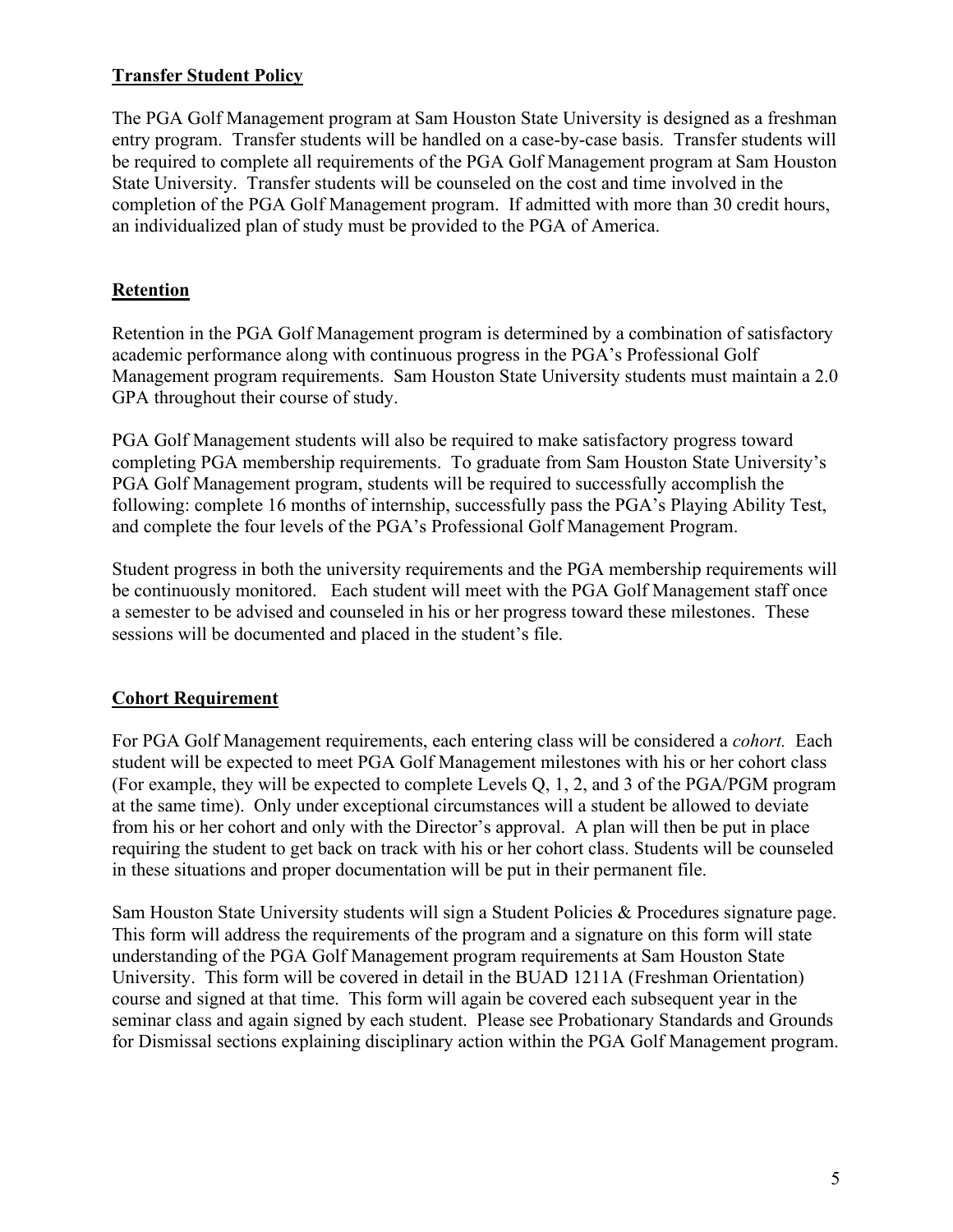#### **PGA Golf Management Program Requirements**

Sam Houston State University students must reach the following goals to receive the concentration in PGA Golf Management on their Diploma. Successful students must pass the PGA Playing Ability Test, complete 16 months of internship work at qualifying facilities, and complete the four levels of the PGA Professional Golf Management program.

*A PGA Golf Management student has 9 years to obtain PGA membership from the day following completion of the Qualifying Level test. Students dropping the PGA Golf Management program will receive no credit for any PGA education requirements previously completed and no credit for completion of internships. Students will be required to register into the PGA associates program following registration procedures.* 

# **Program Fee**

Along with normal university tuition and fees, each student will be required to pay a nonrefundable program fee of \$2400.00 per year by the first day of classes (Fall Semester) each of the first four years. This fee includes PGA Golf Management materials, PGA Golf Management seminar fees, unlimited golf course and practice range access at The Bearkat Course, Player Development Program, and PGA Golf Management Student Association Fees.

• Additional fees will be charged in the form of retake tests and potential mentor sessions in the event of failure of any PGA Golf Management testing.

# **PGA Golf Management Staff**

The PGA Golf Management program at Sam Houston State University will have a clearly identifiable unit charged with the management of the PGA Golf Management program. The PGA Golf Management program will be staffed with a minimum of three full-time persons primarily responsible for the administration of the PGA Golf Management program.

The **Director** for the Sam Houston State University PGA Golf Management program serves as the primary liaison between the Professional Golfers' Association of America and the students, faculty, and staff of the College of Business Administration. The Director is responsible for the overall operation of the program, including but not limited to budget preparation and maintenance; policy and procedures implementation; records management; curriculum development, management, and evaluation; student recruiting; and the personnel policies and procedures as related to the PGA. The Director instructs the Professional Development seminars which cover the learning objectives of the PGA Golf Management program and will oversee the Player Development program.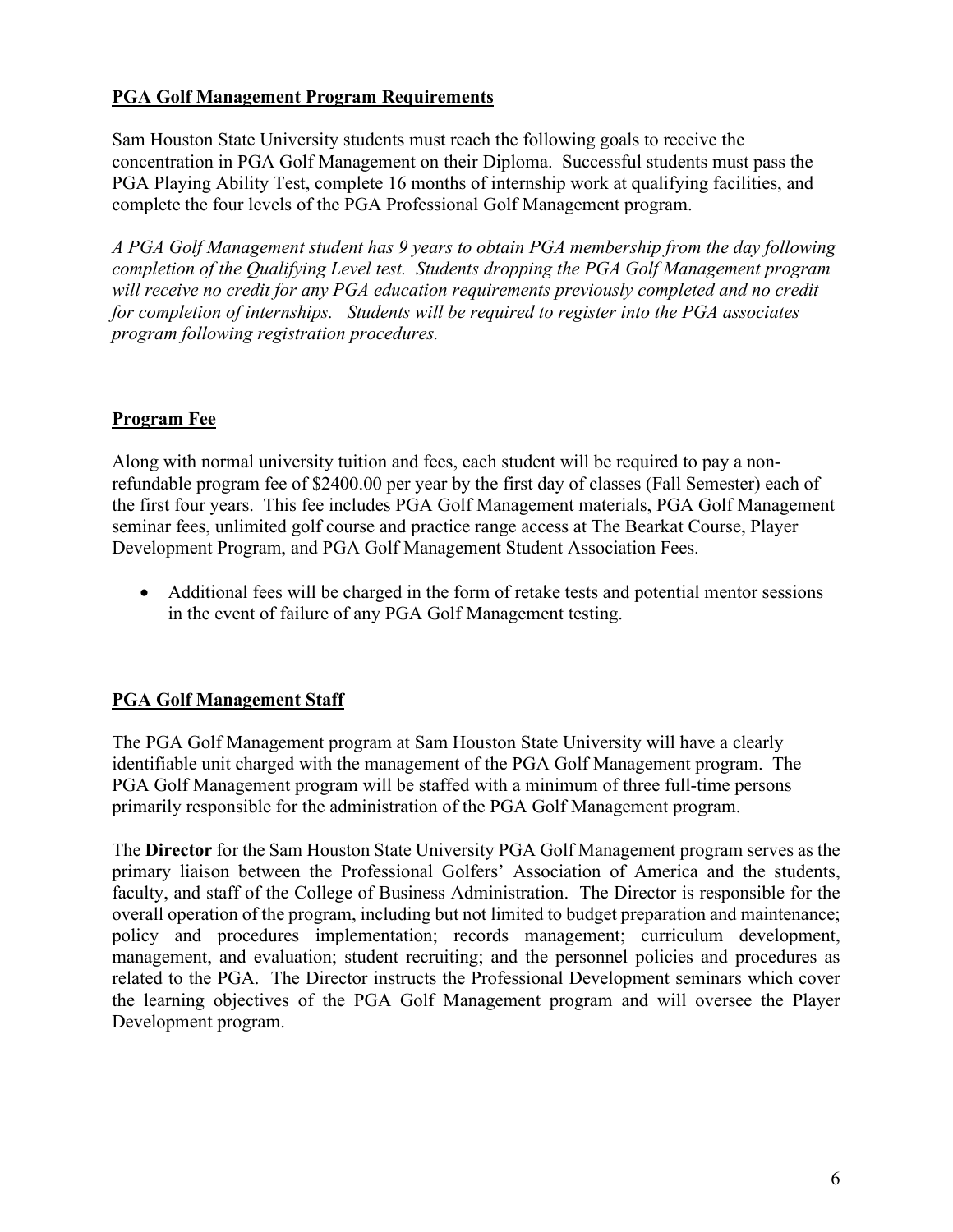The **Internship Coordinator** for the Sam Houston State University PGA Golf Management program is responsible for all aspects of internships, including but not limited to: maintaining a list of current contacts for all businesses that meet internship criteria and are interested in hosting a PGA Golf Management intern; site evaluation for selection of student placements; evaluation of site professionals to ensure assistance in the completion of specific work experience activities for program interns; the monitoring of evaluations of interns by site professionals and of evaluations of working conditions and activities of site by interns during placement; and proper documentation of internship sites, placements, and evaluations. The Internship Coordinator assists the Director in the instruction of the Professional Development seminars and with the Player Development program. In addition, the Internship Coordinator serves as a program advisor to the PGA Golf Management Student Association and assists in all recruiting efforts in the program.

The **Administrative Assistant** will be responsible for assisting in all aspects of the program, including but not limited to the management of records and files, data collection and processing, communication among all involved parties, and the PGA Golf Management activities calendar.

#### **PGA Membership Requirements**

PGA Golf Management graduates must earn a total of 28 credits to be eligible for membership in the PGA. Students who graduate from the PGA Golf Management program after completing Level 3 of the PGA/PGM program, the Playing Ability Test (PAT) and 16 months of approved internship will qualify for immediate membership upon eligible employment and completion of the PGA of America's background check.

#### **Internship Program**

All PGA Golf Management students must complete 16-months of full-time internship assignment at facilities recognized as eligible employment by the PGA of America. PGA Golf Management University students may complete internships in any (associates) classifications deemed eligible employment with prior authorization from the PGA Golf Management Program staff. Each student must be registered in an internship class (BUAD 2189, 3189, or 4289) to receive academic credit.

All internships are completed under the direction and guidance of the PGA Golf Management staff along with a qualified PGA Professional or mentor at the approved facility. Before a student is placed as an intern, the site must be reviewed and approved by the Internship Coordinator. Once the site is approved an Internship Agreement Form, signed by the student and SHSU staff member, will be sent to the internship host for their signature. This form must be returned and on file in the PGA Golf Management office prior to the beginning of the internship.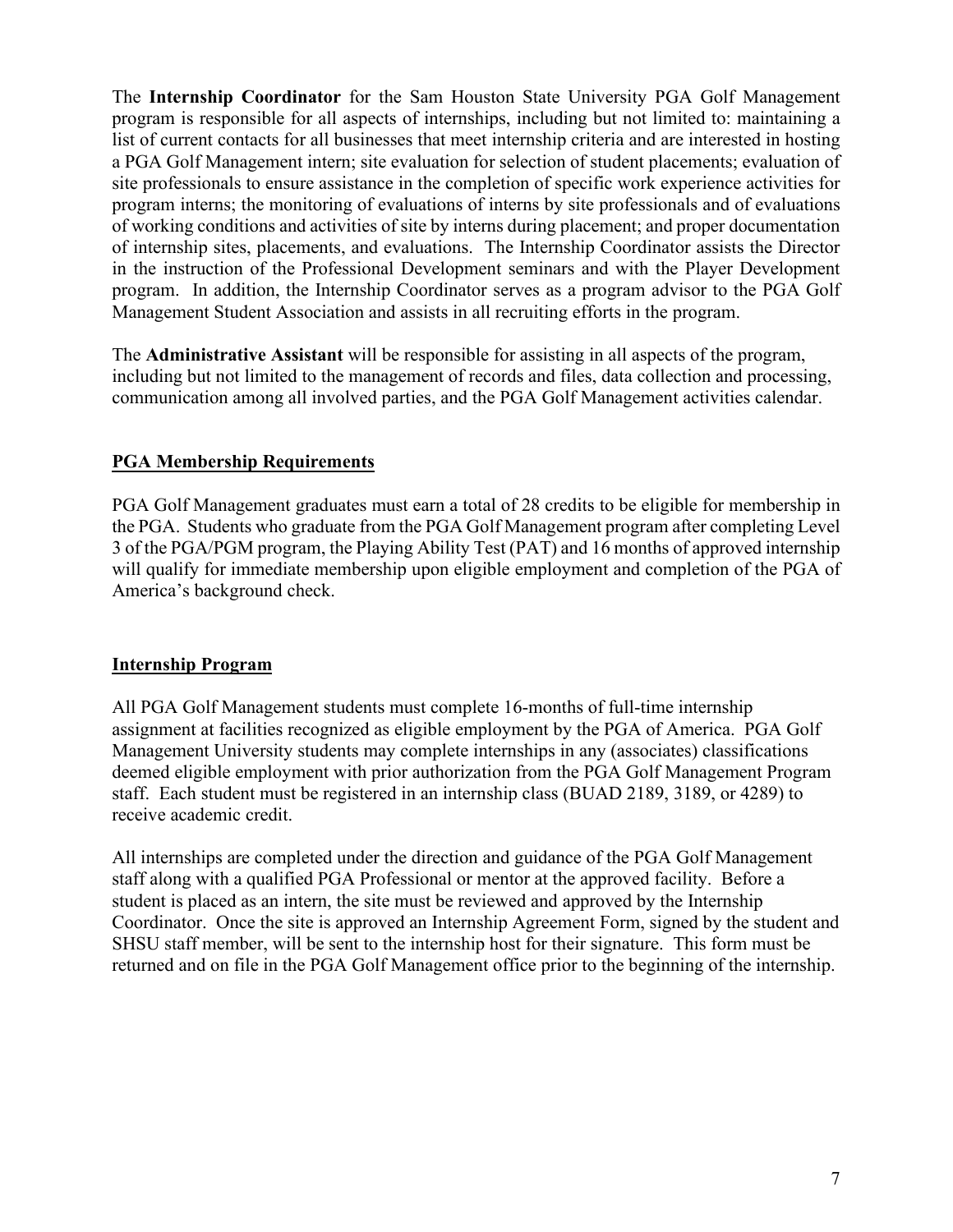Students can choose from numerous facilities including country clubs, resorts, public and municipal courses, military golf facilities, PGA/LPGA Headquarters, and PGA Section Offices. Students must complete all 16 months of the internship assignments prior to graduation. By completing internship assignments, students receive on-the-job training and academic credit as outlined in the PGA Golf Management Curriculum.

- A 2.0 cumulative GPA is required to receive internship credit. A grade for each of the internship classes will be issued once a student has completed each of the required internship experiences along with the corresponding work experience activities.
- Students must be enrolled in an internship class (BUAD 2189, 3189, or 4289) to receive credit.
- Students and host professionals will be informed of work experience activities assigned while on internship.
- Internship Coordinator is required to make first contact with all potential internship sites.
- All paperwork involved with the internship (Internship Agreement Form, Internship Evaluation, Facility/Internship Evaluation, and Post-Internship Meeting) will be completed in proper sequence and must be approved by the PGA Golf Management Internship Coordinator or PGA Golf Management Director. All paperwork will be placed in the student's permanent record.
- SHSU will require each student to complete a detailed evaluation of the Internship Site and Experience upon returning to campus at which time students will meet with the Internship Coordinator to compare evaluations. At that time any necessary remedial action will be taken to resolve any performance problems. Details of the meeting will be placed in the student's record.
- Negative site evaluations by students will be investigated prior to placement of future students.
- Host Professionals evaluation of Student and Students evaluation will be placed in student records.
- Students who are not in good standing or on probation will not be placed as an Intern.
- Any student that commits a grievous act while on internship, which resulted in termination is subject to dismissal from the SHSU PGA Golf Management program.
- SHSU will submit to the PGA, via the online PGA Admin Tool, a list of interns and place of employment for each semester.
- (16) Months of internship are required for completion of the PGA Golf Management program.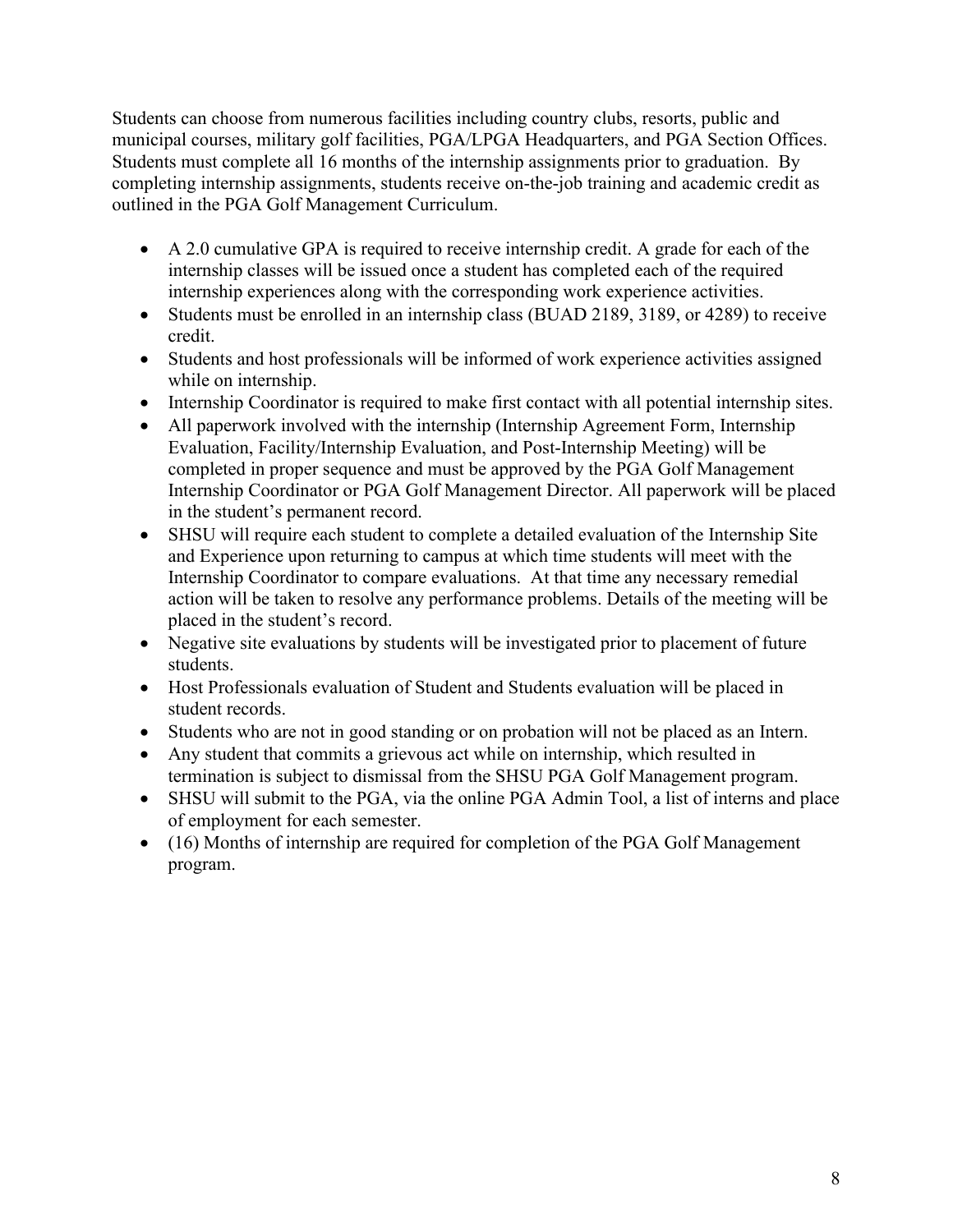#### **PGA/PGM Game Seminars**

PGA of America faculty will come to Sam Houston State University in person or virtually four (4) times for 2–3-day seminars to assist in the teaching of the objectives associated with the following courses:

Teaching & Coaching – Level 1 Teaching & Coaching, Industry Awareness – Level 2 Teaching & Coaching – Level 3 Facility Management, Business Simulation – Level 3

The schedule for these seminars will be developed by the Director and coordinated with the PGA of America. Attendance at these seminars, with your cohort class, will be mandatory.

All other PGA/PGM course learning objectives will be taught in the PGA Golf Management Professional Development Seminars.

#### **PGA Golf Management Level Q, 1, 2, and 3 Testing**

All PGA Golf Management students will be required to test and pass each of the 7 tests associated within Levels Q, 1, 2, and 3 of the PGA/PGM program. A score of 70% must be achieved to pass each test. Sam Houston State University students will take the courses and the accompanying tests according to the following schedule:

#### **First Year**

**Fall** Qualifying Level

- Introduction to the PGA/PGM

- PGA History and Constitution
- The Rules of Golf
- 

- Career Enhancement A **Qualifying Level Exam** 

**Spring**

Facility Management 1 **Facility Management 1 Exam**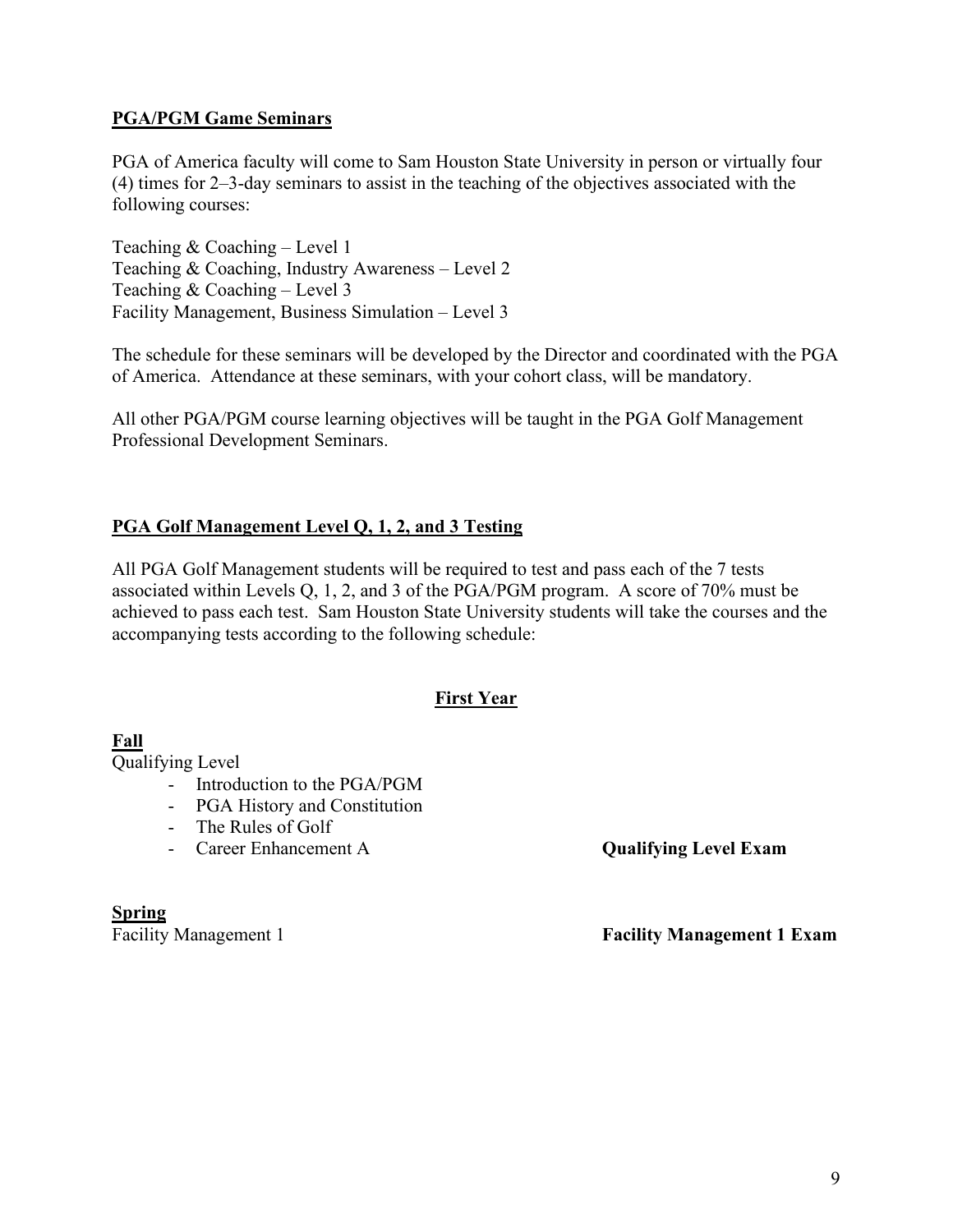# **Second Year**

**Fall** Introduction to Teaching and Player Development - PGA of America Seminar **Introduction to Teaching Exam**

**Spring**

Facility Management 2 **Facility Management 2 Exam**

# **Third Year**

# **Fall**

Intermediate Teaching and Player Development - PGA of America Seminar **Intermediate Teaching Exam**

**Spring** Facility Management 3 Business Simulation

- PGA of America Seminar **Facility Management 3 Exam**

# **Fourth Year**

**Fall**

Advanced Teaching and Player Development - PGA of America Seminar **Advanced Teaching Exam** 

# **Testing Retake Policy**

Students who do not achieve a passing score of 70% on any of the PGA/PGM tests will have the opportunity to retake the exam 30 days later. Any student failing the initial test will be afforded one retake opportunity following appropriate mentoring by PGA Golf Management University Program Staff. In the required mentoring session, the Director will look at the test results and advise the student in which areas to focus study efforts to be able to pass the exam. If a second failure on the test is recorded the individual must attend an appropriate mentoring session with the PGA of America. Failure of the retake opportunity will also result in the student being placed on probation within the program. Upon completion of the mentoring session, the student will be allowed two additional retake opportunities. Two subsequent retake failures (four in total) will result in the individual being dropped from program rolls by The PGA of America.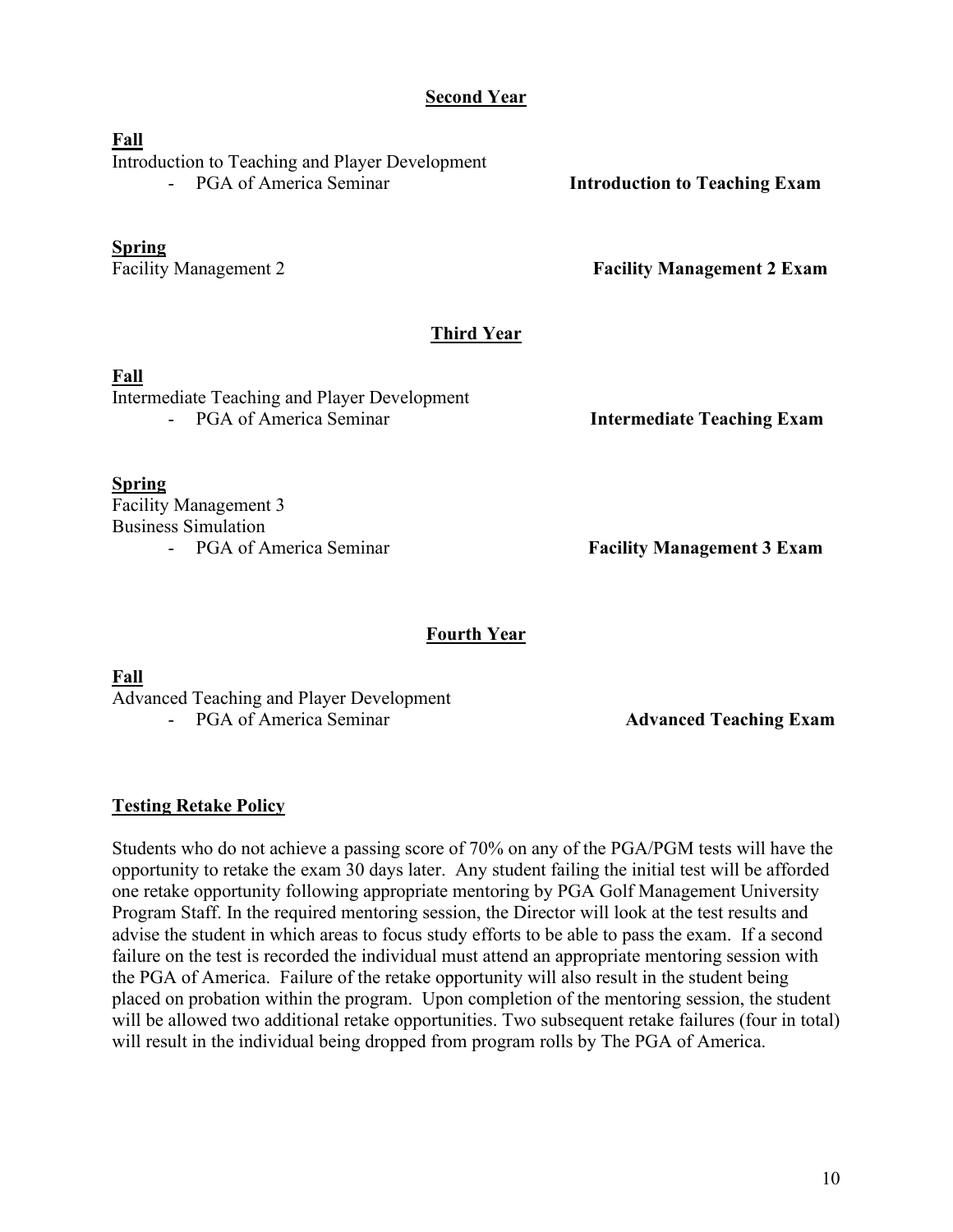For the PGA Qualifying Level test, an individual will have the opportunity to attempt every thirty days during a six-month period. Following expiration of the six-month timeframe, the student will be dropped from the rolls of the accredited PGA Golf Management University Program by The PGA of America.

#### **Work Experience Activities**

Work experience activities are an essential part of the PGA Golf Management program at Sam Houston State University. A work experience schedule has been developed for all incoming freshmen. Each of these activities will be covered in detail during BUAD 1211A, B, C, D and BUAD 3269 A, B, C Professional Development Seminars. These seven mandatory PGA Golf Management classes are held in the fall and spring semesters and meet weekly for two hours. Lesson objectives will mirror those offered by the PGA of America. They will be taught in a systematic structure to assist in the timely completion of work experience activities. Work experience activities are assigned and completed not only in class, but also while on internship (BUAD 2189, BUAD 3189, or BUAD 4289).

Work experience activities will be completed as determined by a schedule. Completed activities will be reviewed, graded and approved. Completed work experience activities will be reviewed by the PGA Golf Management staff and ultimately the PGA of America for approval. Listed below is the schedule for the Level 1, 2, and 3 work experience activities and which class or internship they will be assigned and completed:

# Level 1 Work Experience Portfolio 3.0

#### **Career Enhancement B**

| Activity 1Interview a Supervising Professional            | <b>BUAD 1211B</b> |
|-----------------------------------------------------------|-------------------|
| Activity 2 Refine a Personal Development Summary and Plan | <b>BUAD 1211B</b> |
| Activity 3Update and Submit a Current Resume              | <b>BUAD 1211B</b> |
| <b>Customer Relations A</b>                               |                   |
| Activity 1The Value of Effective Customer Relations       | <b>BUAD 2189</b>  |
| Activity 2Moments of Truth at a Facility                  | <b>BUAD 2189</b>  |
| <b>Golf Car Fleet Management A</b>                        |                   |
| Activity 1Evaluate Customer Satisfaction                  | <b>BUAD 2189</b>  |
| Activity 2Analyze Fleet Policies and Procedures           | <b>BUAD 2189</b>  |
| <b>Merchandising and Inventory Management A</b>           |                   |
| Activity 1Inventory Display Analysis                      | <b>BUAD</b> 1211B |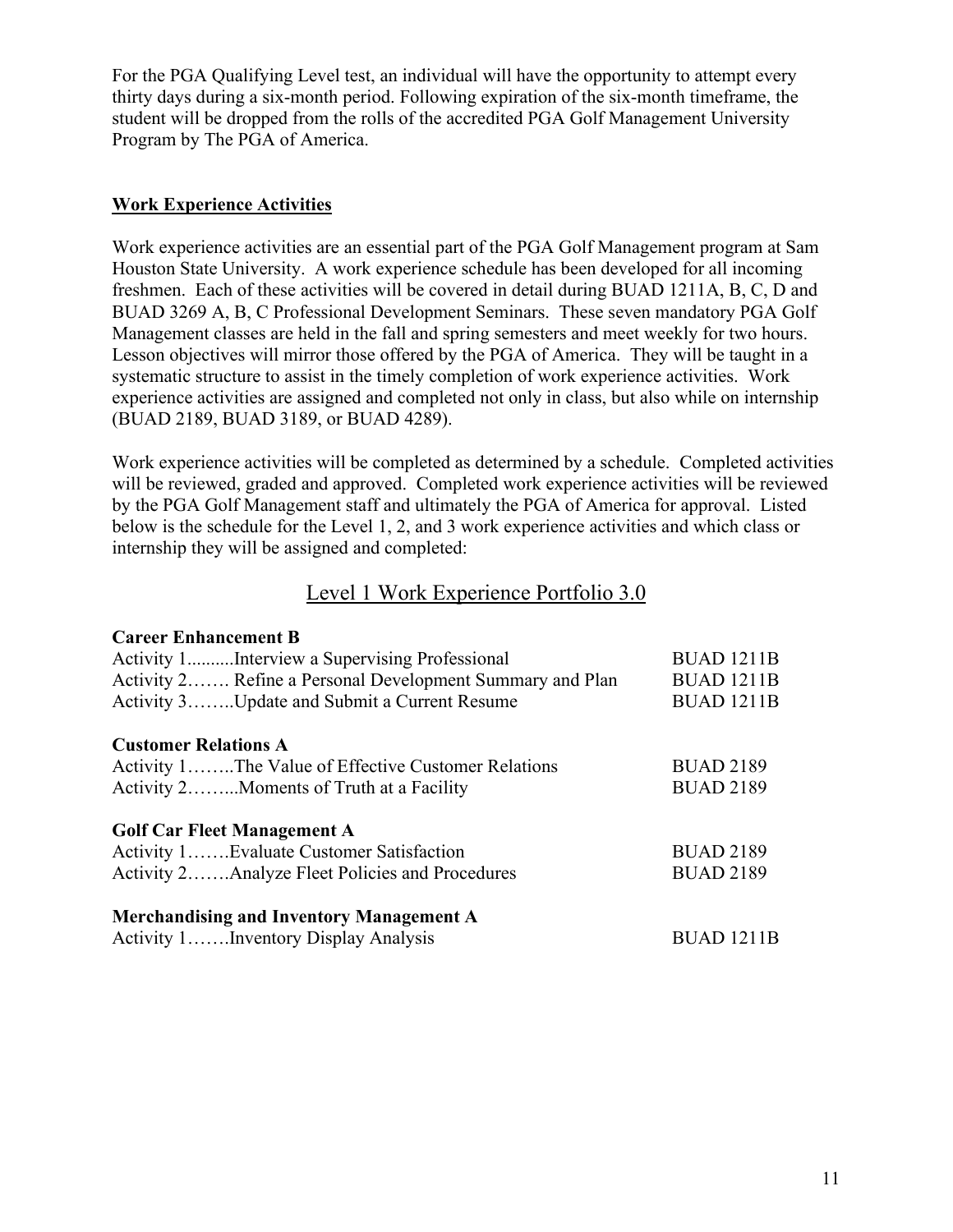| <b>Tournament Operations A and Rules B</b>                           |                           |
|----------------------------------------------------------------------|---------------------------|
| Activity 1Plan and Prepare for a Tournament Event                    | <b>BUAD 2189</b>          |
| Activity 2Run the Tournament                                         | <b>BUAD 2189</b>          |
| Activity 3Document Conditions of Play and Rules Decisions            | <b>BUAD 2189</b>          |
| Activity 4Review and Evaluate the Tournament                         | <b>BUAD 2189</b>          |
|                                                                      |                           |
| <b>Turfgrass Management A</b>                                        |                           |
| Activity 1Interview the Course Superintendent                        | <b>BUAD</b> 1211 <b>B</b> |
| <b>Learning A, Teaching A, and Game A Lesson Series</b>              |                           |
| Activity 1Assess your Own Equipment                                  | <b>BUAD 1211C</b>         |
| Activity 2Observe Two Swing Lessons                                  | <b>BUAD 2189</b>          |
| Activity 3Take a Lesson                                              | <b>BUAD 2189</b>          |
| Activity 4Conduct a Lesson                                           | <b>BUAD 1211C</b>         |
|                                                                      |                           |
| <b>Player Development A</b>                                          |                           |
| Activity 1Observe a Program Supported by the PGA of America          | <b>BUAD 2189</b>          |
| Level 2 Work Experience Portfolio 3.0                                |                           |
| <b>Business Planning B</b>                                           |                           |
| Activity 1Define the Business at a Case Study Facility               | <b>BUAD 1211D</b>         |
|                                                                      |                           |
| <b>Customer Relations B</b>                                          |                           |
| Activity 1Moments of Truth at a Facility                             | <b>BUAD 1211D</b>         |
| Activity 2Strategies and Skills at a Facility                        | <b>BUAD 1211D</b>         |
|                                                                      |                           |
| <b>Golf Operations A</b>                                             |                           |
| Activity 1Create a Promotional Strategy for your Case Study Facility | <b>BUAD 1211D</b>         |
| Activity 2Assess a Promotional Strategy at a Facility                | <b>BUAD 2189</b>          |
| Activity 3Build Pace-Of-Play Solutions                               | <b>BUAD 2189</b>          |
| Activity 4Coordination and Collaboration                             | <b>BUAD 2189</b>          |
| <b>Merchandising and Inventory Management B</b>                      |                           |
| Activity 1Develop a Merchandise Buying Plan                          | <b>BUAD 1211D</b>         |
|                                                                      |                           |
| <b>Tournament Operations B</b>                                       |                           |
| Activity 1Define and Assess Tournament Business at a Facility        | <b>BUAD 2189</b>          |
|                                                                      |                           |
| <b>Learning B, Teaching B and Game B Lesson Series</b>               |                           |
| Activity 1Lesson Series with an Intermediate Player                  | <b>BUAD 3269A</b>         |
| <b>Player Development B</b>                                          |                           |
| Activity 1Design and Implement a Player Development Program          | <b>BUAD 2189</b>          |
| Activity 2Analysis of the Program                                    | <b>BUAD 2189</b>          |
| Activity 3Value Proposition                                          | <b>BUAD 2189</b>          |
|                                                                      |                           |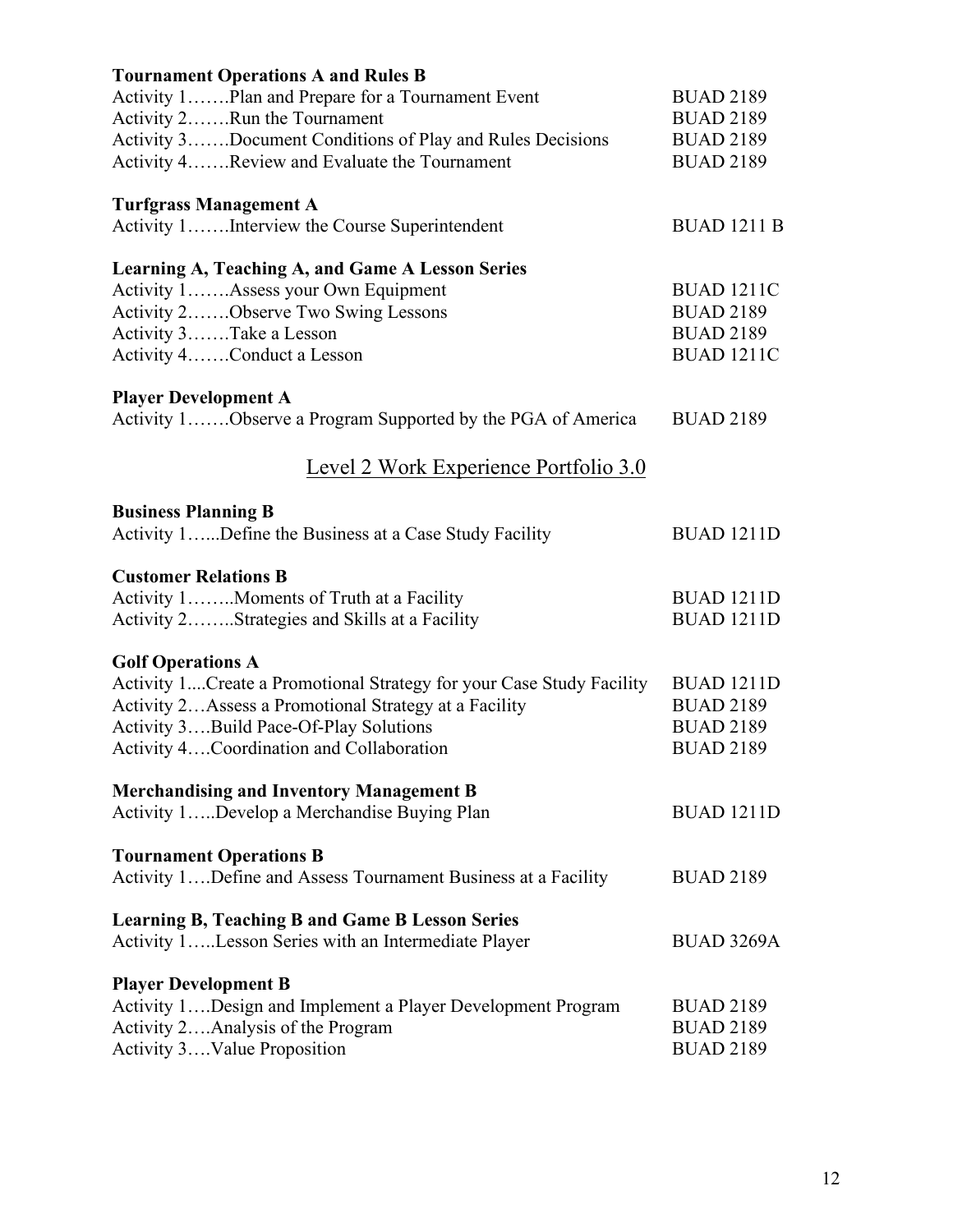# Level 3 Work Experience Portfolio 3.0

| <b>Business Planning C</b>                                                                    |                   |
|-----------------------------------------------------------------------------------------------|-------------------|
| Activity 1: Business Planning Phase 2 – Assess the Current State of The Business for the Case |                   |
| <b>Study Facility</b>                                                                         | <b>BUAD 3269B</b> |
| Activity 2: Business Planning Phase 3 - Develop Objectives and Related Strategies             |                   |
|                                                                                               | <b>BUAD 3269B</b> |
| Activity 3: Business Planning Phase 4 – Develop a Financial Forecast and 12-Month Operating   |                   |
| <b>Budget</b>                                                                                 | <b>BUAD 3269B</b> |
| Activity 4: Business Planning Phase 5 – Monitor Performance                                   | <b>BUAD 3269B</b> |
| Activity 5: Create an Executive Summary                                                       | <b>BUAD 3269B</b> |
| <b>Career Enhancement C</b>                                                                   |                   |
| Activity 1: Identify a Position for Career Advancement                                        | <b>BUAD 3269B</b> |
| Activity 2: Conduct an Informational Interview                                                | <b>BUAD 3269B</b> |
| <b>Food and Beverage Control A</b>                                                            |                   |
| Activity 1: Food and Beverage at a Facility                                                   | <b>BUAD 4289</b>  |
| <b>Golf Car Fleet Management B</b>                                                            |                   |
| <b>Activity 1: Analyze Fleet Maintenance Procedures</b>                                       | <b>BUAD 3189</b>  |
| Activity 2: Analyze Fleet Planning and Finances                                               | <b>BUAD 3189</b>  |
| <b>Golf Operations B</b>                                                                      |                   |
| Activity 1: Facility Organizational Chart                                                     | <b>BUAD 3269B</b> |
| Activity 2: Develop a Staffing Payroll Model                                                  | <b>BUAD 3269B</b> |
| <b>Activity 3: Create Policies and Procedures</b>                                             | <b>BUAD 3269B</b> |
| Activity 4: Yield Management and Strategic Solutions                                          | <b>BUAD 3189</b>  |
| <b>Activity 5: Monitor Golf Operations Performance</b>                                        | <b>BUAD 3189</b>  |
| <b>Merchandising and Inventory Management C</b>                                               |                   |
| Activity 1: Develop a Merchandise Assortment Plan                                             | <b>BUAD 3189</b>  |
| Activity 2: Describe How Merchandise is Promoted                                              | <b>BUAD 3189</b>  |
| Activity 3: Evaluate the Effectiveness of Selling                                             | <b>BUAD 3189</b>  |
| <b>Supervising and Delegating A</b>                                                           |                   |
| Activity 1: Diagnose a Performance Problem                                                    | <b>BUAD 4289</b>  |
| Activity 2: Conduct a Joint Problem-Solving Discussion                                        | <b>BUAD 4289</b>  |
| <b>Activity 3: Design a Motivating Assignment</b>                                             | <b>BUAD 4289</b>  |
| <b>Turfgrass Management B</b>                                                                 |                   |
| Activity 1: Sustainable Practices and Functional Design                                       | <b>BUAD 3189</b>  |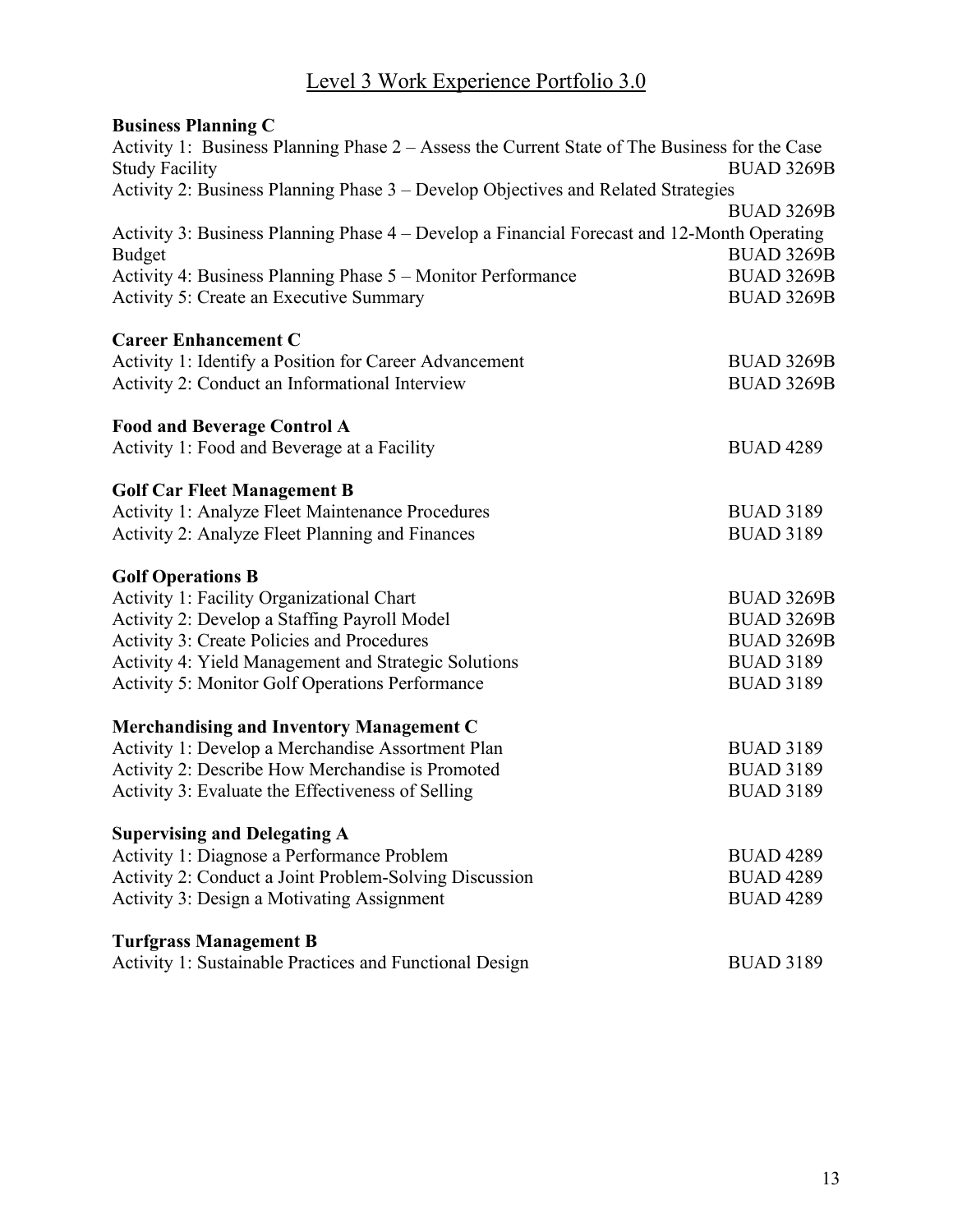#### **Learning C, Teaching C and Game C**

| Activity 1: Observe or Take Lessons              | <b>BUAD</b> 4289 |
|--------------------------------------------------|------------------|
| <b>Activity 2: Advanced Player Lesson Series</b> | <b>BUAD 4289</b> |
| Activity 3: Two-Session Group Lesson             | <b>BUAD</b> 4289 |

#### **Player Development C**

Activity 1: Develop a Business Plan to Improve the Player Development and Instruction Programs at Your Chosen Case Study Facility BUAD 4289

#### **PGA Golf Management Student Activities by Semester**

Along with the University curriculum each PGA Golf Management student at Sam Houston State University must also complete the following activities each semester:

#### **First Year**

#### **Fall**

BUAD 1211A PGA Golf Management Orientation Seminar Participate in Player Development Program until PAT passed Attempt a PAT (PGA requires students to attempt 1 per semester or 2 per year). Students complete Qualifying Level Testing

#### **Spring**

BUAD 1211B Professional Development Course - Covering Level 1 Facility Management Participate in Player Development Program until PAT passed Attempt a PAT (PGA requires students to attempt 1 per semester or 2 per year). Student's first internship site determined Complete Level 1 Facility Management Exam

#### **Summer Semester**

BUAD 2189 – Students complete three-month full-time internship Students complete work experience activities assigned by PGA Golf Management staff

#### **Second Year**

#### **Fall**

BUAD 1211C - Professional Development Seminar – Covering Level 1 Introduction to Teaching Participate in Player Development Program until PAT passed Attempt a PAT (PGA requires students to attempt 1 per semester or 2 per year) Complete Level 1 Introduction to Teaching Exam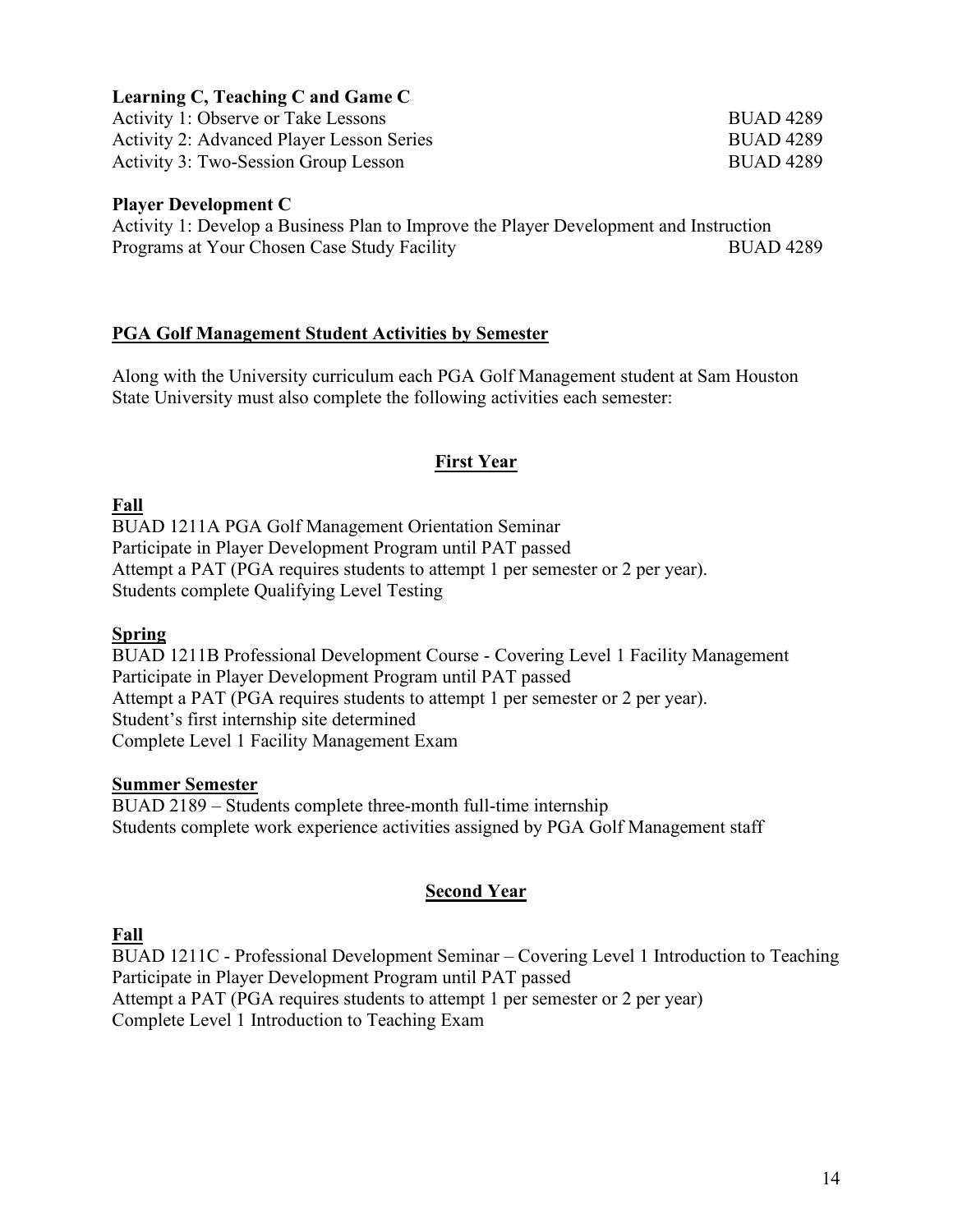# **Spring**

BUAD 1211D Professional Development Seminar – Covering Level 2 Facility Management Participate in Player Development Program until PAT passed Attempt a PAT (PGA requires students to attempt 1 per semester or 2 per year) Student's second internship site determined Complete Level 2 Facility Management Exam

#### **Summer Semester**

BUAD 2189 – Students complete three-month full-time internship Students complete work experience activities

# **Third Year**

# **Fall**

BUAD 3269A – Professional Development Seminar – Covering Level 2 Intermediate Teaching Participate in Player Development Program until PAT passed Attempt a PAT (PGA requires students to attempt 1 per semester or 2 per year) Complete Level 2 Intermediate Teaching Exam

# **Spring**

BUAD 3269B – Professional Development Seminar- Covering Level 3 Facility Management Participate in Player Development Program until PAT passed Attempt a PAT (PGA requires students to attempt 1 per semester or 2 per year) Student's third internship site determined Complete Level 3 Facility Management Exam

# **Summer**

BUAD 3189 – Students complete three-month full-time internship Students complete work experience activities

# **Fourth Year**

# **Fall**

BUAD 3269C– Professional Development Seminar – Covering Level 3 Advanced Teaching Participate in Player Development Program until PAT passed Attempt a PAT (PGA requires students to attempt 1 per semester or 2 per year) Complete PGA Business Simulation Complete Level 3 Advanced Teaching Exam

# **Spring**

Participate in Player Development Program until PAT passed Attempt a PAT (PGA requires students to attempt 1 per semester or 2 per year). Students 7-month internship site determined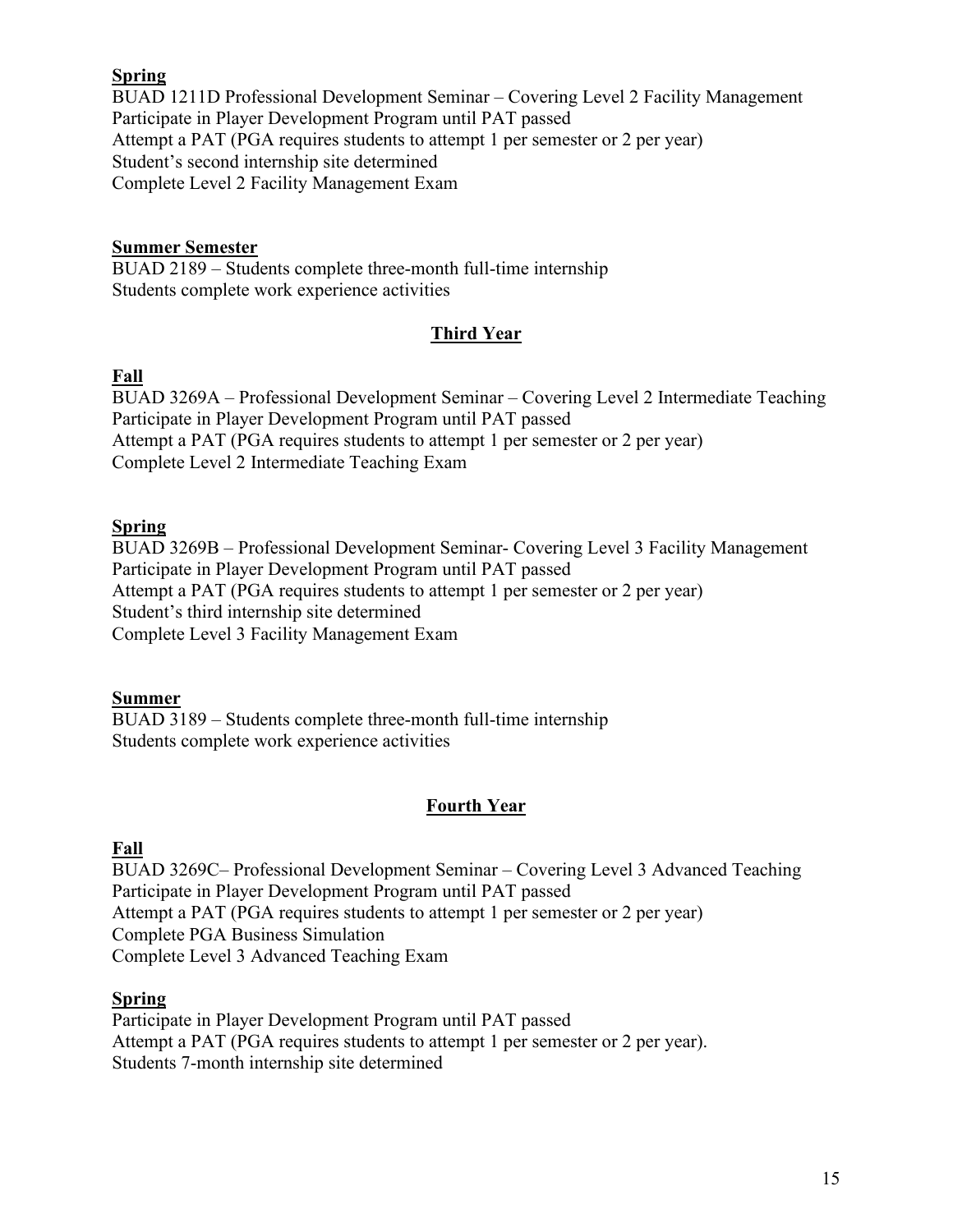**Summer** BUAD 4289 – Students complete 7- month internship Students complete work experience activities

#### **Fifth Year**

**Fall** BUAD 4289 – Students complete 7- month internship Students complete work experience activities

Graduate with BBA in General Business Administration and a Concentration in PGA Golf Management. Student will have met all PGA membership requirements upon eligible employment and completion of the PGA of America's background check.

#### **PGA Golf Management Curriculum**

Sam Houston State University PGA Golf Management students will be enrolled in a two-credit hour Professional Development Seminar each semester for the first three and a half years of the PGA Golf Management program. These 7 courses will aid in the completion of the PGA's Educational Program by teaching the learning outcomes of the PGA Golf Management program. Sam Houston State University will also participate in PGA Growth of the Game Initiatives. The premise of these programs will be to promote and grow the game of golf.

#### **PGA Golf Management Student Advising**

Each semester every PGA Golf Management student will meet with a member of the PGA Golf Management staff for an advising session. This advising session will include counseling on SHSU academic requirements along with PGA of America requirements. Students not able to complete all four levels of the PGA's PGM program, complete 16 months of internship, and complete the PGA Playing Ability Test cannot graduate with the PGA Golf Management Concentration. Students unable to complete any of these requirements can be allowed to graduate with the BBA in General Business Administration only. Extra course work may be required if changing majors.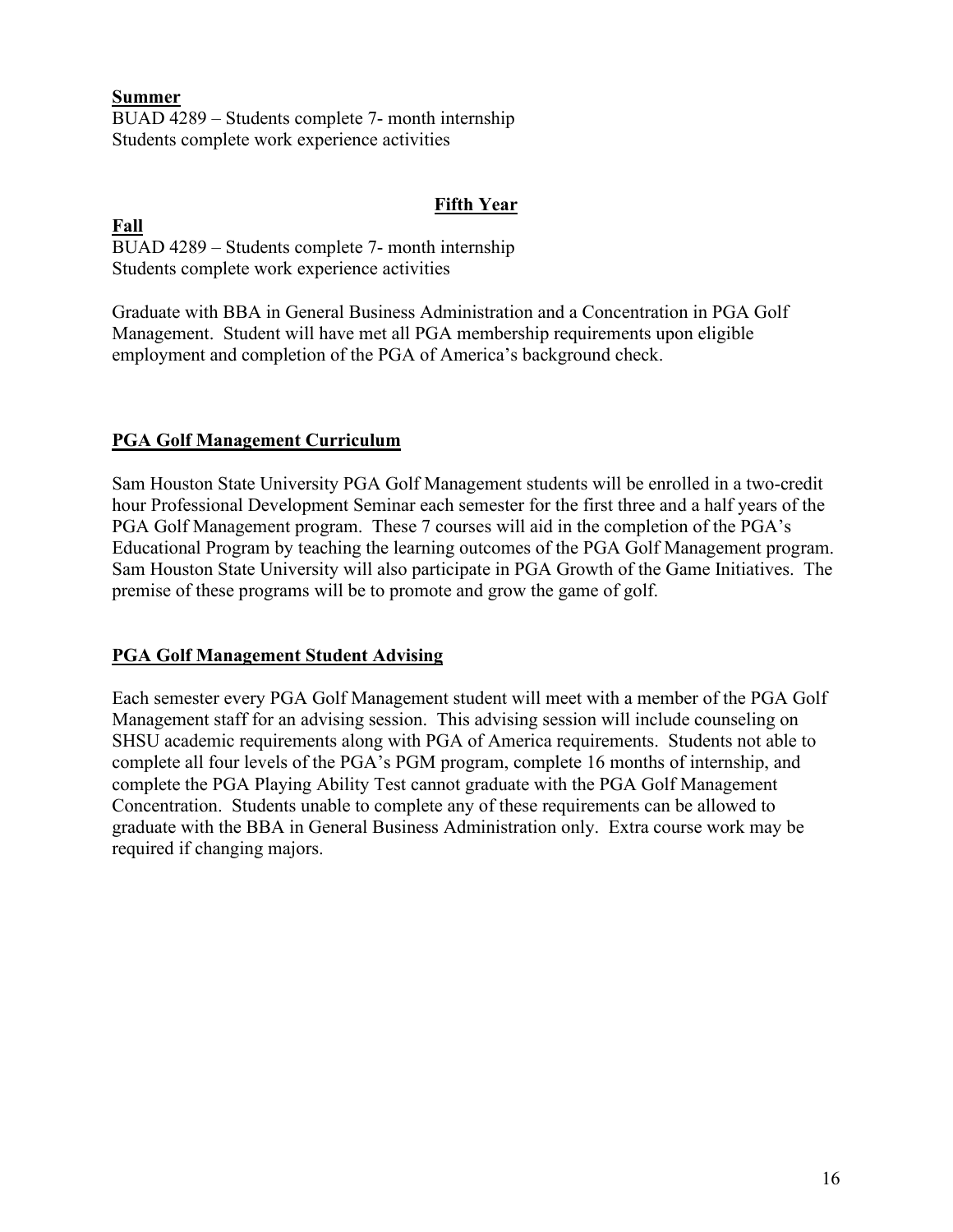#### **PGA Playing Ability Test**

To pass the 36-hole PAT, you must achieve a 36-hole score within 15 shots of the course rating. For example, if the course rating is 72, the target score for the 36-holes would be 159 (72 x  $2 =$  $144 + 15 = 159$ ). This competition is normally conducted in one day. The PAT is conducted from the middle tees of the golf course with the hole locations generally set in the middle of the green in a generally flat area.

PGA Golf Management students are encouraged to pass the PAT before the completion of the fourth year of the program. Students who have not passed the PAT are required to take the PAT a minimum of (1) time per semester and a total of (2) times per year. The PGA Golf Management Director coordinates directly with the Southern Texas PGA to ensure an adequate number of playing ability tests are held at local courses to include The Bearkat Course. Students who have not passed the PAT will participate in the Player Development Program. The Player Development Program will evaluate each student's golf ability and instruct him or her on how to improve. If improvements are not made, the PGA Golf Management Director will discuss alternative majors inside the College of Business Administration. Because the PGA Golf Management curriculum contains all course work needed for a General Business Administration degree, additional course work will not be required. However, students may choose to change their major, which can require additional courses.

- Passing the PGA's Playing Ability Test is a condition of graduation with the PGA Golf Management Concentration.
- Any student registered for a PAT event but does not attend (is a no show) will be put on probation and subject to suspension from future PAT participation. PGA of America shall determine all suspension periods.
- Students are required to attempt a PAT a minimum of (1) time each semester and minimum of (2) times per year, until it is successfully completed.
- Any student who shoots more than fifteen (15) strokes over the target score will be required to attend a personal meeting with the PGA Golf Management Director to discuss playing ability and his/her future in the PGA Golf Management program. This is subject to adjustment, based on weather conditions.
- Any student shooting over 200 in a PGA Playing Ability Test will be placed on notice by the PGA of America that a second score of over 200 in a PGA Playing Ability Test during the duration of program enrollment will result in dismissal from the program rolls by the PGA of America.
- Students who do not demonstrate the ability or inclination to pass the PAT will be counseled by the Director of the PGA Golf Management program into another degree program at Sam Houston State University.
- Registrations are taken in order of receipt at the PGA of America National Office and through PGA.org. There is a **30-day registration deadline** for every PAT and an individual may be registered for only two PAT's at any one time. The registration fee, paid at the time of registration, is \$100.00 for each PAT and the registrant is responsible for all additional on-site fees.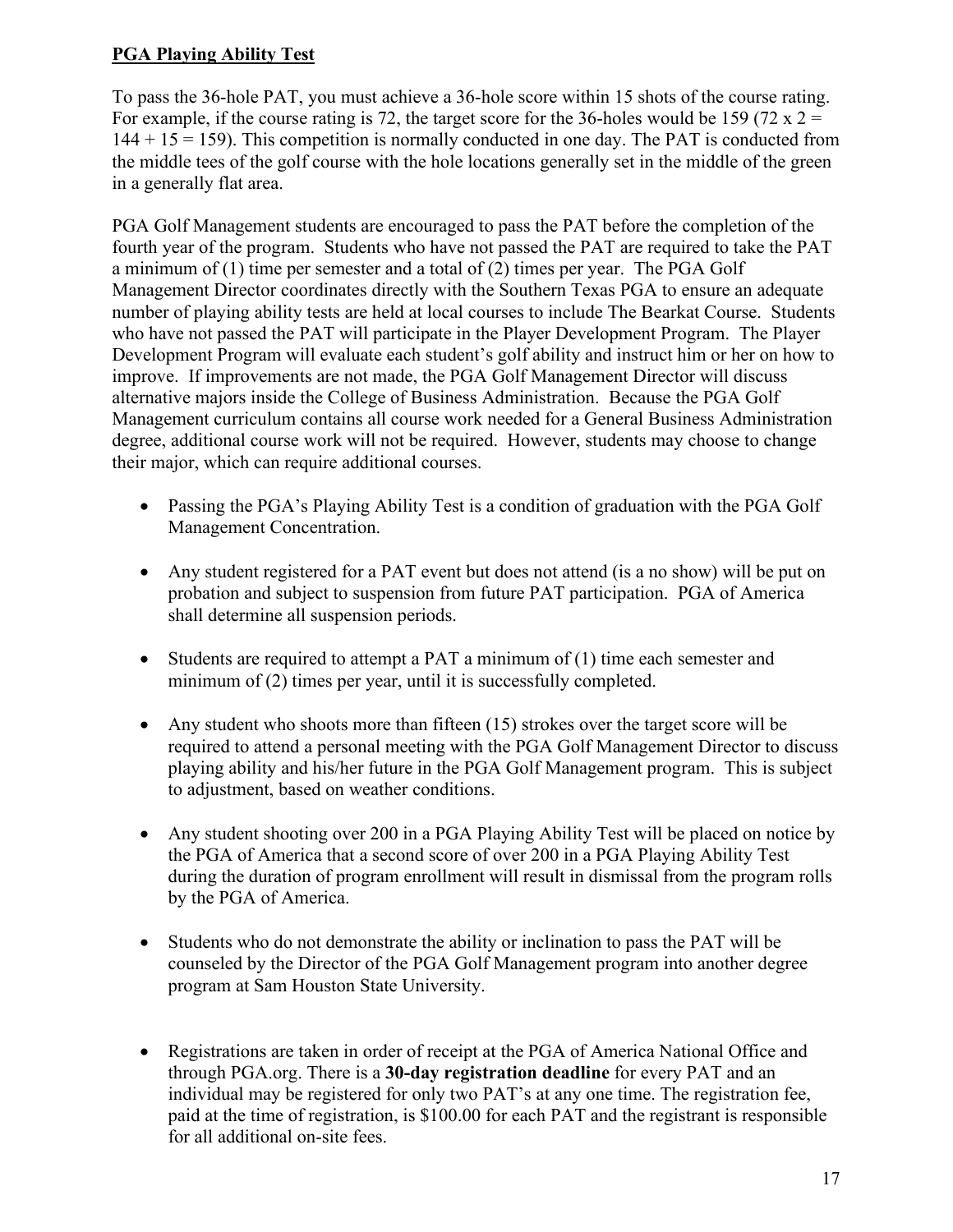#### **Player Development Program**

Sam Houston State University PGA Golf Management students who have not passed the PAT will be required to take part in the Player Development Program. Each student's golf swing will be analyzed a minimum of two times each semester with recommendations given by a PGA professional. At the beginning of every semester, students will be given a schedule of when their Player Development lessons will take place. At the conclusion of each lesson, a practice routine will be developed to address the student's specific weaknesses. Each lesson will be documented and kept on file in the PGA Golf Management office. Additionally, students will be required to turn in four (4) round analysis cards each semester to the Player Development Instructor. A PGA Golf Management student will not be allowed to graduate with the PGA Golf Management Concentration until the PAT is passed. Students who have begun the fourth year of the program and have not passed the PAT will be counseled and advised by the PGA Golf Management Director.

It is a condition of graduation to pass the Playing Ability Test (PAT). Each PGA Golf Management student must attempt the PAT once per semester or twice per year until it is passed. PGA Golf Management students are strongly encouraged to attempt a third PAT during the year.

Students who do not complete the required amount of PAT's, participate in the Player Development Program (including turning in the four (4) round analysis cards), will be placed on probation and can be considered for removal from the PGA Golf Management program.

#### **Club Repair and McIver Golf Training Center Safety Guidelines**

Students will be required to contact the appointed student assistants to gain access to the Club Repair room in the College of Business Administration and the McIver Golf Training Center located at The Bearkat Course. The appointed student assistants will be trained on safety procedures and will require students to follow the applicable rules, including working in pairs. The appointed students will be selected by the Director at the beginning of the academic year.

#### **Tournament Requirement**

As playing is a component of the culture of a PGA member, a formalized tournament program is in place. PGA Golf Management students will be required to compete in four (4), 18-hole tournament rounds over the course of each semester. If a student does not compete in and finish four (4) rounds per semester then they will be placed on probation.

#### **Learning Laboratory**

The Bearkat Course will serve as a learning laboratory for the Sam Houston State University PGA Golf Management program. The program will utilize the Bearkat Course for many of the Work Experience Activities and incorporate the budgeting, procurement, merchandising and operations procedures. The Director of the program serves as the Director of Golf Operations at the Bearkat Course and will use examples and information from the Bearkat Course in classroom instruction as well as for the work experience activities.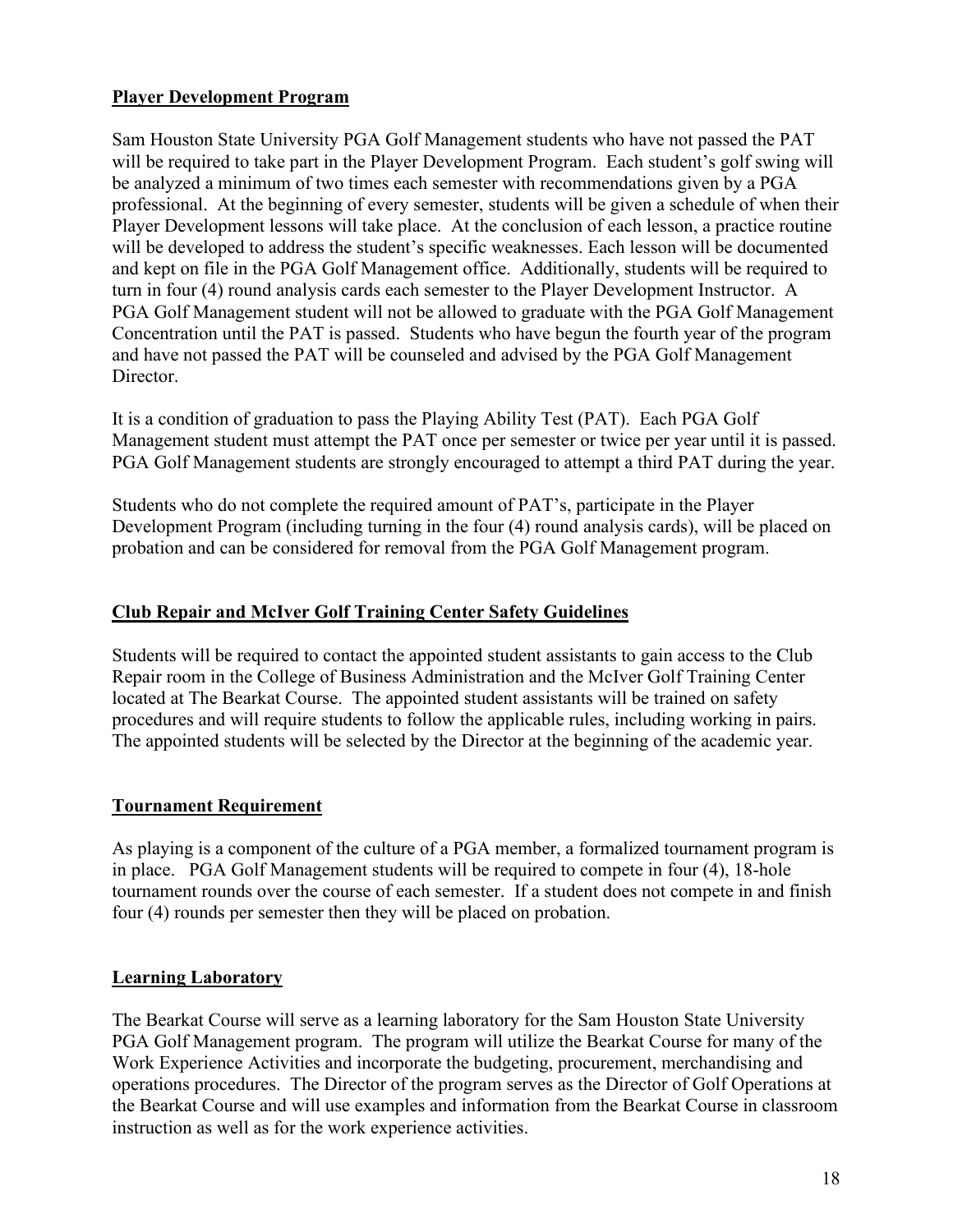#### **PGA Golf Management Student Association**

All PGA Golf Management students are required to join the PGA Golf Management Student Association (PGMSA). The fee for joining the Student Association is included in the yearly program fee. The PGA Golf Management program is a very specialized degree program, with many extra requirements placed on the students. The PGMSA serves as an organization that keeps students updated on the requirements and any changes occurring within the PGA Golf Management program. This Association is run and organized by PGA Golf Management students. Elections will be held to determine Officers (President, Vice President, Secretary, and Tournament Director).

Officers of the PGMSA will meet on a regular basis with the Student Council at Sam Houston State University to provide an update on the PGA Golf Management program. The Student Association is responsible for creating its own tournament program, as well as keeping students involved in various PGA initiatives, such as, Golf 2.0, Play Golf America, Free Lesson Month, Fund Raising Tournaments, and Junior Golf Camps. The PGMSA will determine its tournament policies with the help and support of the PGA Golf Management staff. The student organization will also be encouraged to become involved in charitable activities.

The PGMSA will recognize winners of their tournaments such as the PGMSA Stroke Play Championship. Winners will receive awards and a permanent plaque will be displayed in the PGA Golf Management office. Other tournaments will include appropriate gifts and/or trophies for the students. PGMSA officers will be responsible for determining budgets for these events and coordinating with the necessary personnel. The PGMSA will conduct regularly scheduled meetings. During these meetings, PGA Golf Management and PGA requirements will be discussed. These meetings will include lectures from golf industry leaders.

The PGA Golf Management Student Association will structure a point system to award top performers. Top point winners will be awarded prizes and receive official recognition. Yearly PGA Golf Management awards will be presented in several categories as determined by the PGMSA.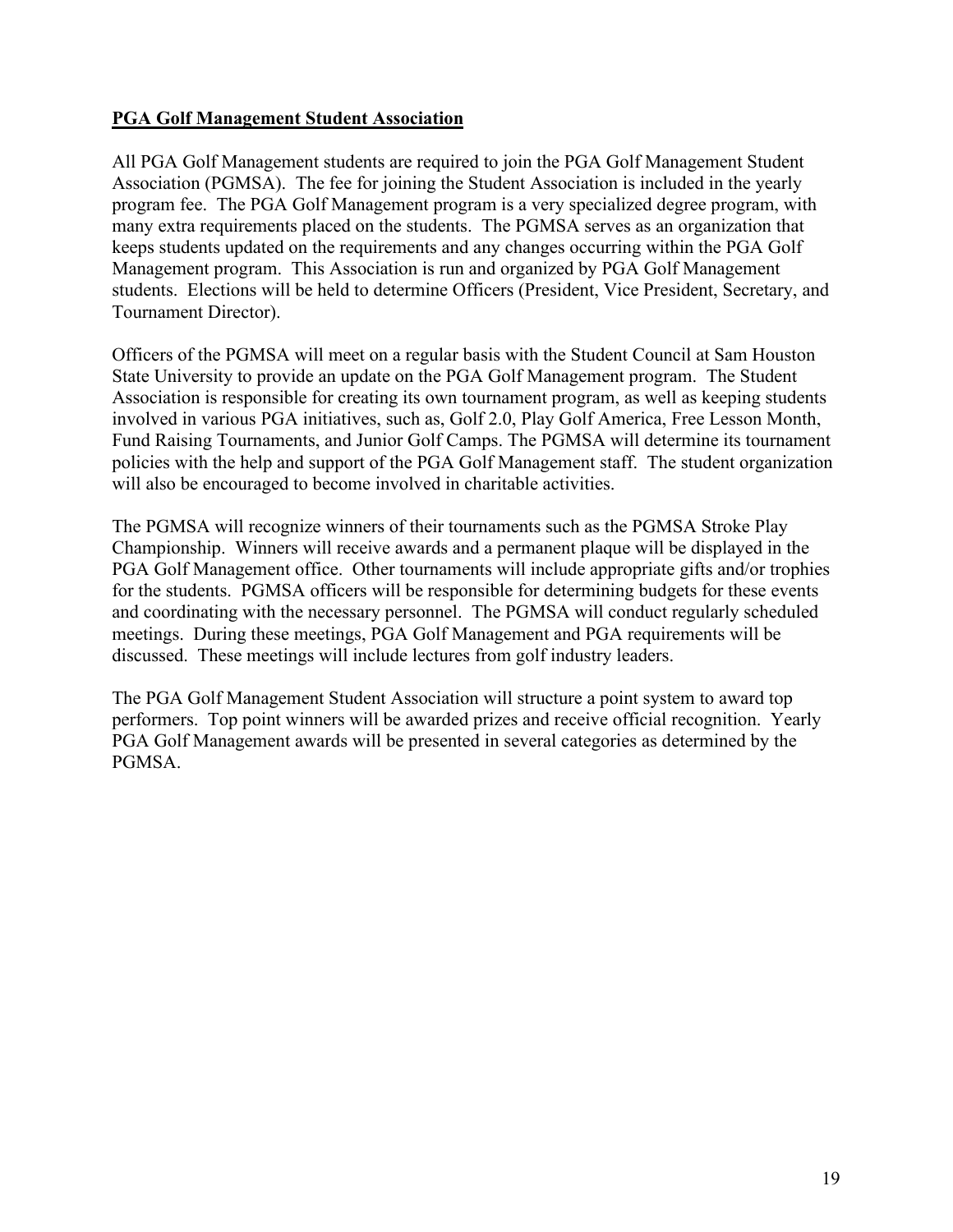#### **The Bearkat Course Practice and Playing Privileges**

We are privileged to have **The Bearkat Course** as the official home course for the PGA Golf Management program at SHSU. Each PGA Golf Management student is expected to act and conduct themselves in a professional, polite manner at all times. The Bearkat Course is home to our PGA Golf Management tournaments and will be used as a learning laboratory for many of our PGA Golf Management work experience activities.

**Conduct:** As a member of the PGA Golf Management program at Sam Houston State University students are expected to always look and act like a golf professional.

- Students must be respectful of other golfers on the course by not hitting into them or jumping in front of groups
- Rude and disrespectful behavior toward anyone will not be tolerated
- Destructive behavior, damaging the golf course or facilities will not be tolerated
- No golf cars allowed at the back practice area under any circumstances
- Students must pay for golf car use in the golf shop prior to play
- Only two persons and two sets of golf clubs are permitted per golf car
- Players must observe posted golf car usage rules
- Alcoholic beverages are always prohibited while at the golf course
- Walking across Veterans Memorial Highway is prohibited
- The maximum number of players allowed per group is four; no fivesomes are permitted unless given permission by golf shop personnel

**Dress Code: Female** participants must wear slacks, culottes, walking shorts, or golf skirts that constitute acceptable clothing worn by women in connection with participation in professional golf tournaments. (No Jeans or Short Shorts). **Male** participants may wear shorts and must always wear collared shirts or mock neck shirts. Jeans are not permitted to be worn at the golf facility at any time.

**Fees:** Bearkat Course access and practice fees are contained in the all-inclusive program fee for the PGA Golf Management program. (Golf car fees are an additional charge and are optional for students)

**Access:** Students are required to check in with the golf shop staff at the Bearkat Course each time they are playing or practicing. Each student should be prepared to show their SHSU PGA Golf Management identification. Players must start play from either the first or tenth tee as directed by golf shop personnel.

All students are expected to cooperate in a professional manner with the staff at the Bearkat Course. In general, the facility will be available for unlimited use as indicated below.

**Practice Facility:** Students are permitted to use the practice facility during the following times:

• Monday-Sunday All Day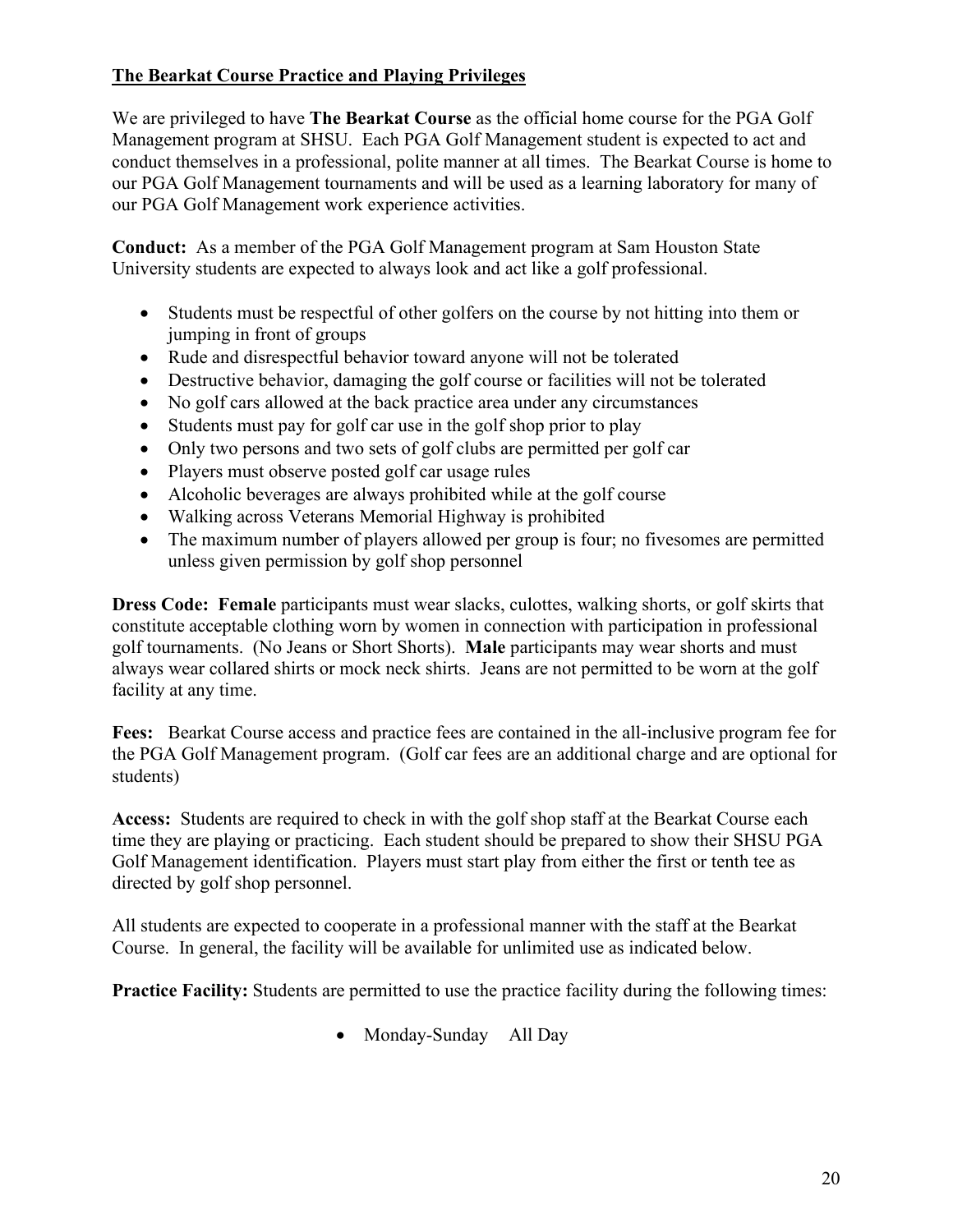**Starting Times:** Tee Times may be made up to (8) Days in advance for weekday times (Monday – Thursday) and the Tuesday prior for weekend or holiday times. Students may show up and play on a space available basis but must check in prior to play. (This is very important to ensure the golf shop accounts for all rounds played.) If you are only able to play (9) holes it is important to inform the golf staff.

**Progressive Disciplinary Policy**: Violation of any of the listed Rules and Regulations will result in a progressive disciplinary policy, which will include:

- Violation  $#1$  Loss of playing privileges for two weeks and probation for the semester
- Violation #2 Loss of playing privileges for one month and probation for the year
- Violation  $#3$  Loss of playing privileges for the remainder of the academic year and suspension from the PGA Golf Management program

Any disagreements or concerns over course usage should be brought to the immediate attention of the PGA Golf Management Director and not dealt with on an individual basis. The PGA Golf Management Director will contact the Golf Professional and resolve any issues in a timely manner.

#### **Diversity and Inclusion**

Sam Houston State University is committed to promoting a campus culture that embraces diversity and inclusion. This is accomplished through proactive assessment of policies and operational strategies, as well as program implementation that strives to remove institutional barriers to recruit and retain a diverse university community with intersectional perspectives. Furthermore, the University acknowledges and values our responsibility to cultivate an equitable and inclusive environment where students, faculty, staff, and community recognize the benefits of collaboration and mutual respect through diverse identities and experiences.

#### **Students with Disabilities**

It is the policy of Sam Houston State University that no otherwise qualified disabled individuals shall, solely by reason of their disability, be excluded from the participation in, be denied the benefits of, or be subjected to discrimination under any academic program or activity. Additionally, the PGA of America offers non-standard testing accommodations for testing to those who qualify. The appropriate forms must be submitted to the PGA of America 90 days prior to testing. The form can be received from the PGA Golf Management program Director.

Students with disabilities can visit<http://www.shsu.edu/dept/disability/>to find out more information on their rights and responsibilities at Sam Houston State University.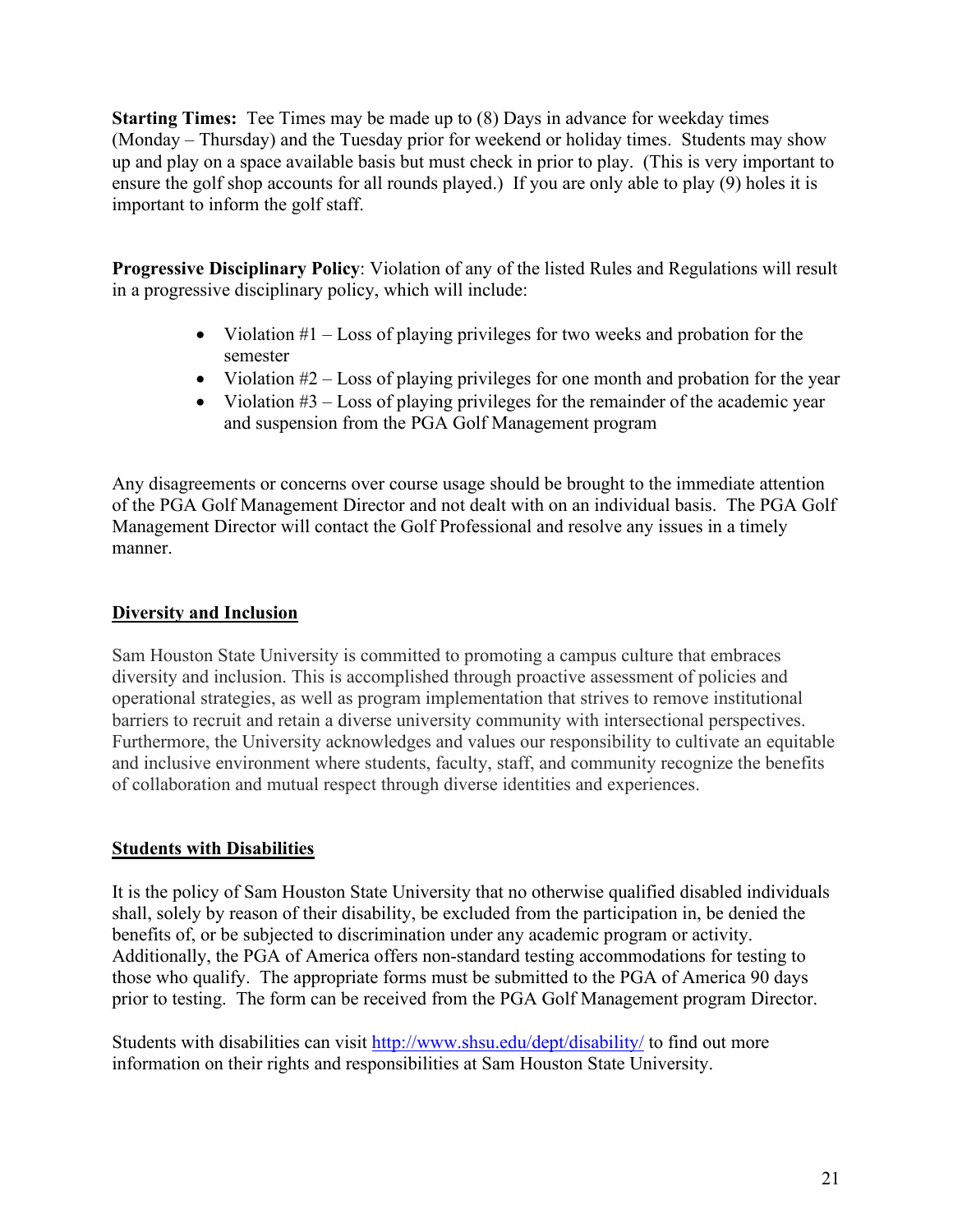#### **Minority Recruitment Policy**

The PGA Golf Management program at Sam Houston State University is dedicated to supporting the PGA objective of recruiting qualified students from diverse backgrounds into the PGA Golf Management program. To help the University with minority recruitment, the PGA of America may provide scholarship monies each year. PGA minority scholarship assistance may be available through the PGA WORKS Golf Management University Scholarship.

#### **PGA Golf Management Scholarships and Financial Aid Opportunities**

PGA Golf Management students will have the opportunity to apply for many university scholarships via the Scholar X application process. Please visit <http://www.shsu.edu/dept/financial-aid/scholarships/>for further SHSU scholarship information.

Additionally, the SHSU PGA Golf Management program has two endowed scholarships (Hunter Watkins Endowed Memorial Scholarship and the N. Reed Clark Memorial Scholarship) available for PGA Golf Management students only. The qualifications for these scholarships are that a student must be in good standing with the program and have passed the PAT. From there, students will be selected via grade point average with a minimum 3.0 GPA required. The Director and other members of the Scholarship Committee select students for these scholarships annually.

# **PGA of America Background Check**

Effective January 1, 2010, all aspiring PGA members will undergo a background check as part of the PGA Golf Management University Program and will be responsible for paying the one-time cost associated with that check.

The overall objective of the program will help protect not only the individuals who interact with PGA professionals on a day-to-day basis via lessons, training, and teaching; but also the prestigious brand of The PGA of America. The project ensures The PGA of America has a background check program that consistently and thoroughly screens all prospective members.

PGA will select a vendor to administer the background checks, which will cover four major areas to verify information provided by the student on the application.

This background check is a standard of membership for all PGA Golf Management University Program students and must be completed prior to election to membership.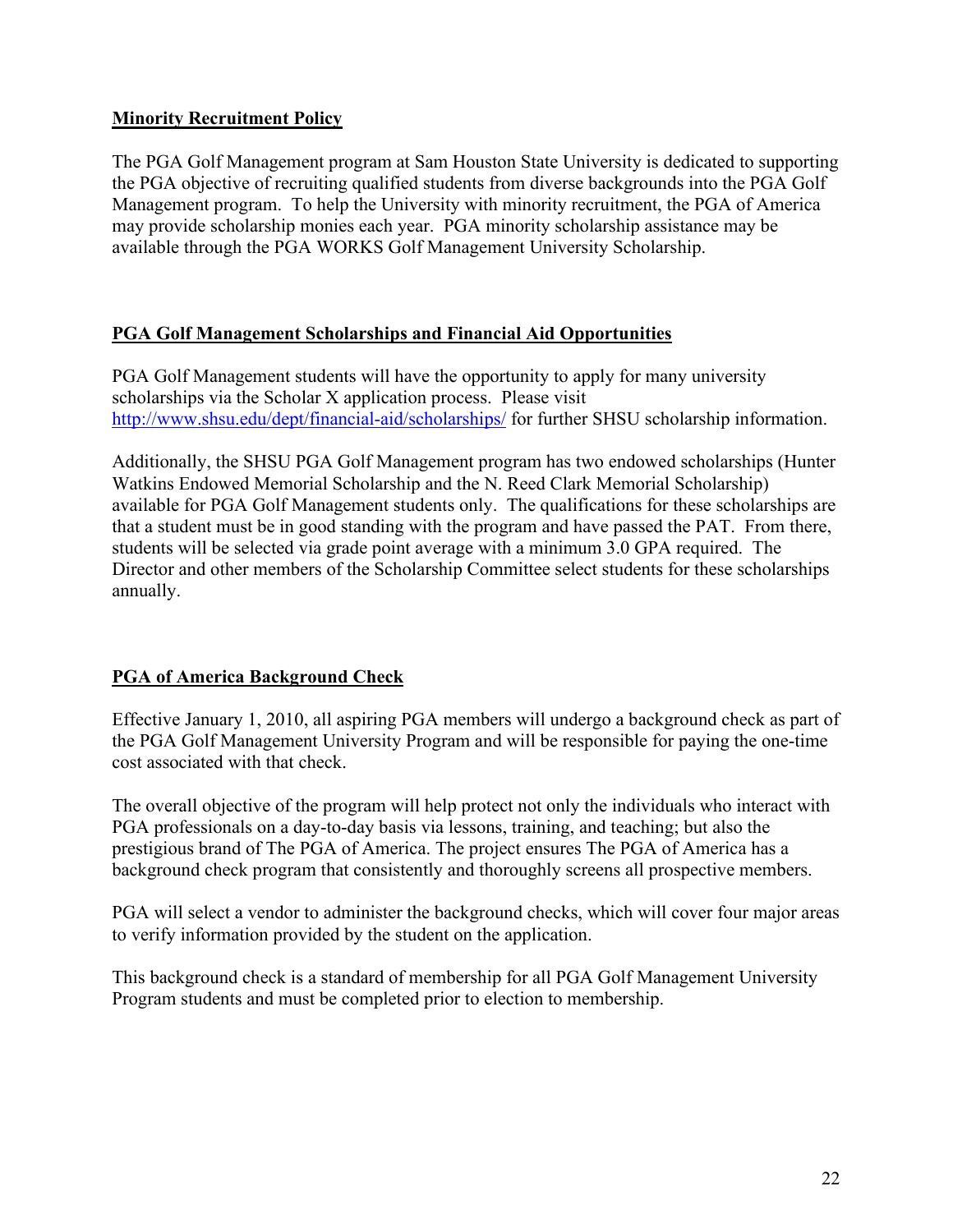#### **Probationary Standards**

Members of the PGA Golf Management program at Sam Houston State University will be placed on Probation the beginning of an academic semester due to any one of the following:

- A cumulative grade point average less than 2.0.
- Failure to hand in the appropriate work experience activities on due dates.
- Failure to fully participate in all requirements of the Player Development Program.
- Failure to play in four (4) tournament rounds per semester.
- Failure to adhere to The Bearkat Course Rules and Regulations
- Not attempting the PAT a minimum of  $(1)$  time per semester and a minimum of  $(2)$  times per year.
- **Outstanding fees** payable at the Bearkat Course, any participating golf courses, or at the PGA Golf Management Office, including checks returned for insufficient funds.
- **Disruptive or disrespectful behavior** either in the classroom or on the golf course. Disrespectful behavior includes **poor conduct and appearance** at any PGA Golf Management meeting/workshop or at any golf course. All incidents of disruptive or disrespectful behavior will be carefully investigated by the Director before probation status is invoked.
- Failed retake on PGA Educational Testing for Levels Q, 1, 2, and 3:
	- o Students will remain on probation until they have passed the appropriate tests and have re-joined their cohort class.
- Probationary status may be invoked for the violation of any one of these probationary standards.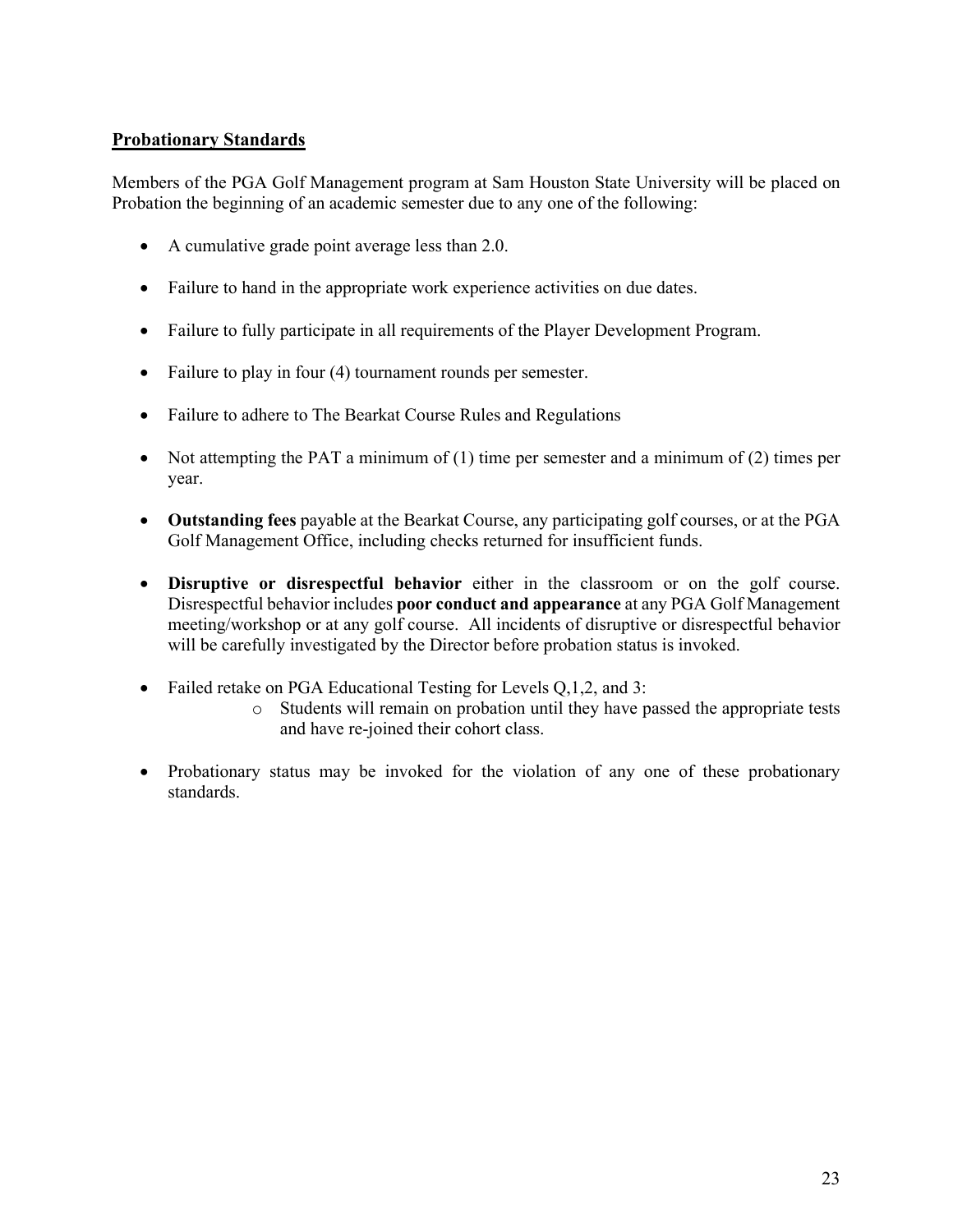#### During PGA Golf Management probation, the following restrictions apply:

- To begin an internship assignment, a PGA Golf Management student who is on probation during that spring semester must satisfy all conditions for removal from probation by May 15, to receive credit for the internship assignment. This restriction applies to both academic credit and time credits toward the 16-month internship requirement to satisfy PGA Golf Management degree requirements.
- Students on probation will not be granted a PGA Golf Management Concentration upon graduation.
- Students on PGA Golf Management probation will not be eligible for PGA Golf Management Scholarships.
- Students on PGA Golf Management probation will not be eligible to participate in the Jones Cup, Heritage Cup, Leadership Seminar, or be one of the students selected to attend the PGA Merchandise Show with the PGA Golf Management staff.
- Students on probation will not be allowed to hold office within the PGA Golf Management Student Association (PGMSA).
- Students will not be allowed to order any merchandise through the program or PGMSA.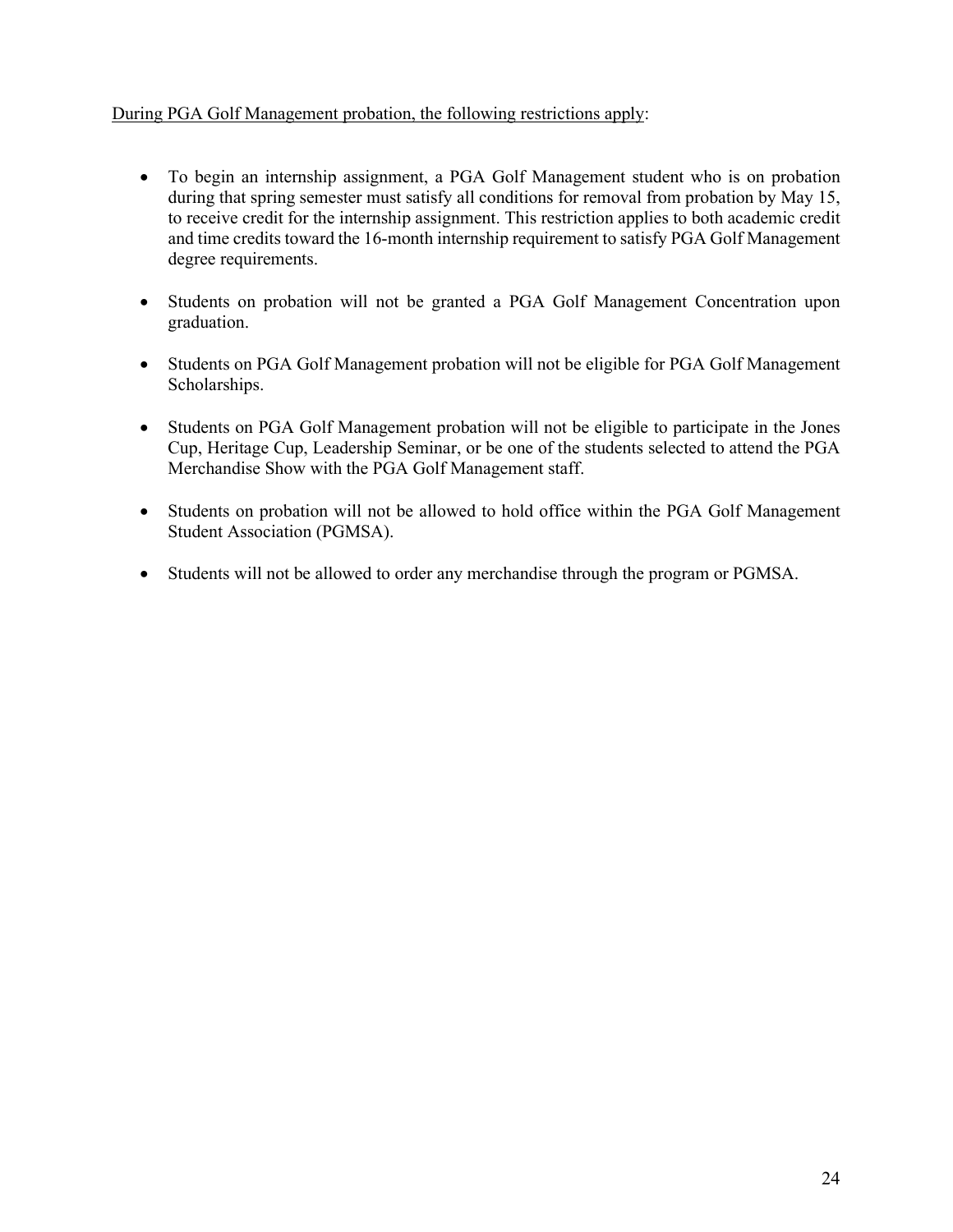#### **GROUNDS FOR DISMISSAL FROM THE PGA GOLF MANAGEMENT PROGRAM**

The PGA Golf Management program is a rigorous, demanding program intended for motivated students. The PGA requires all PGA Golf Management students to matriculate through the PGA Golf Management program as a cohesive unit. Those students who are not able to meet the academic and playing requirements of the program will ultimately need to be dismissed. The following reasons are grounds for dismissal from the PGA Golf Management program at Sam Houston State University.

- 1. Less than a 2.0 cumulative GPA for (2) consecutive semesters.
- 2. Probation within the PGA Golf Management program for (2) consecutive semesters.
- 3. Not participating in a PAT a minimum of (2) times per year.
- 4. Failure to pass the PGA Playing Ability Test by the conclusion of the fourth year of the program.
- 5. Committing a grievous act while on internship, resulting in termination.
- 6. A third violation of the Bearkat Course Rules and Regulations
- 7. Any behavior which is considered unethical by the PGA of America or to be a violation of the PGA Constitution or the Code of Ethics. Sam Houston State University students will also be bound by the University Code of Conduct and Student discipline. This can be viewed at: [CODE OF STUDENT CONDUCT AND](https://www.shsu.edu/dept/dean-of-students/guidelines/student-conduct)  [DISCIPLINE \(shsu.edu\)](https://www.shsu.edu/dept/dean-of-students/guidelines/student-conduct)

*The policies and procedures in this manual are subject to change by Sam Houston State University and the PGA of America.*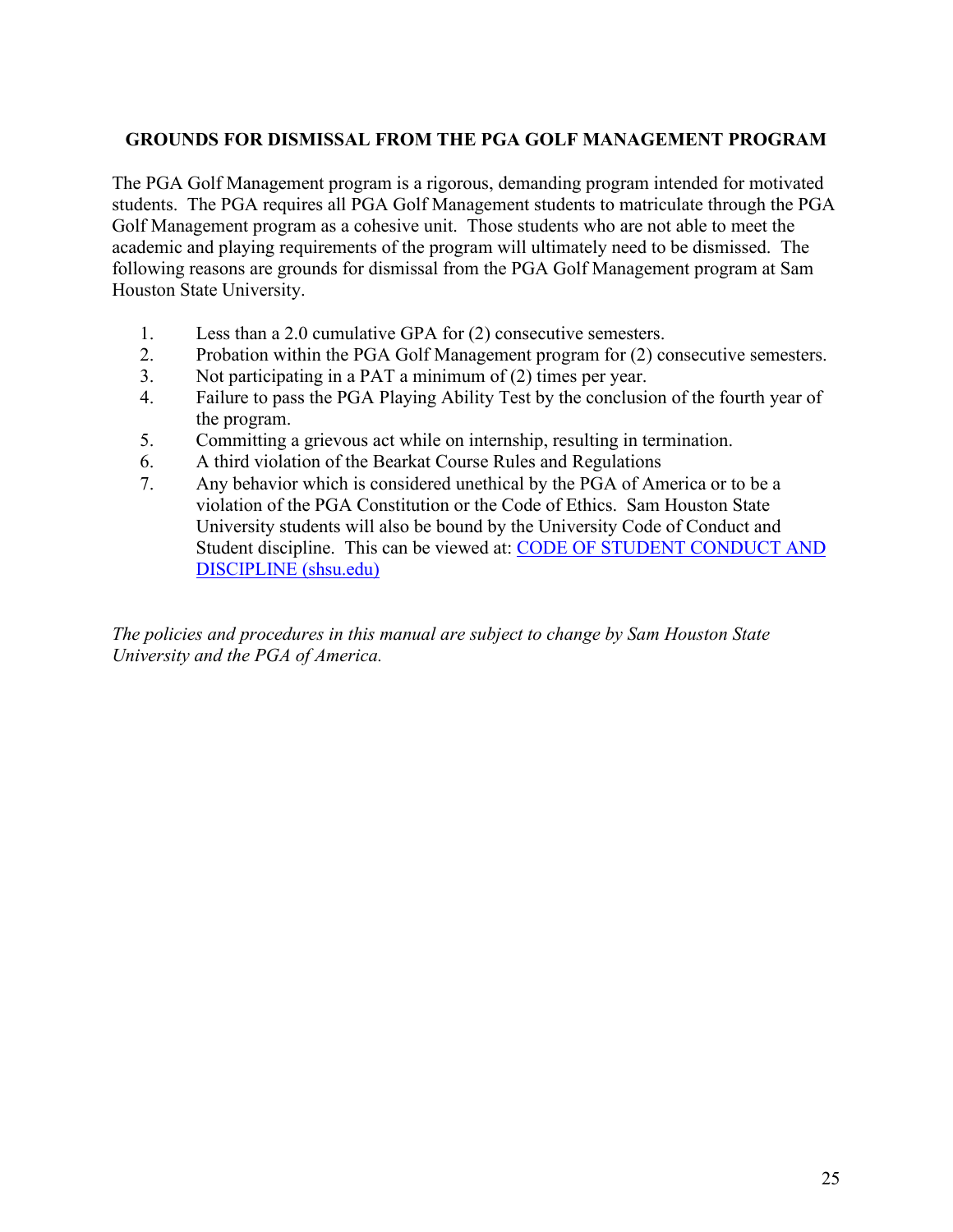# **STUDENT POLICIES & PROCEDURES SIGNATURE PAGE**

#### **STUDENT ACKNOWLDGEMENT**

I was issued the Sam Houston State University PGA Golf Management Student Policies & Procedures Manual on The As part of the BUAD, PGA Golf Management Professional Development course, we reviewed and discussed the entire Student Policies & Procedures Manual.

I understand the entire Manual and the commitment it will take to meet the requirements set forth by PGA of America, the PGA Golf Management Program, and SHSU. The PGA Golf Management staff has clearly explained all requirements to include:

- 1. The PGA's Playing Ability Test
- 2. Player Development Program
- 3. Internship Program
- 4. The Bearkat Course Rules and Regulations
- 5. The PGA's Professional Golf Management Work Experience Activities
- 6. PGA Golf Management Level Q, 1, 2, and 3 Testing
- 7. PGA Golf Management Retake Policy
- 8. The PGA Golf Management/General Business Curriculum
- 9. Probationary Standards
- 10. Grounds for dismissal from the SHSU PGA Golf Management program
- 11. Associated costs
- 12. The cohort requirement
- 13. The nine-year time frame to complete PGA Membership
- 14. The proper steps to becoming a PGA member
- 15. I understand a background check through the PGA of America is a standard of membership in the association and must be completed prior to election to membership

#### STUDENT SIGNATURE

DATE\_\_\_\_\_\_\_\_\_\_\_\_\_\_\_\_\_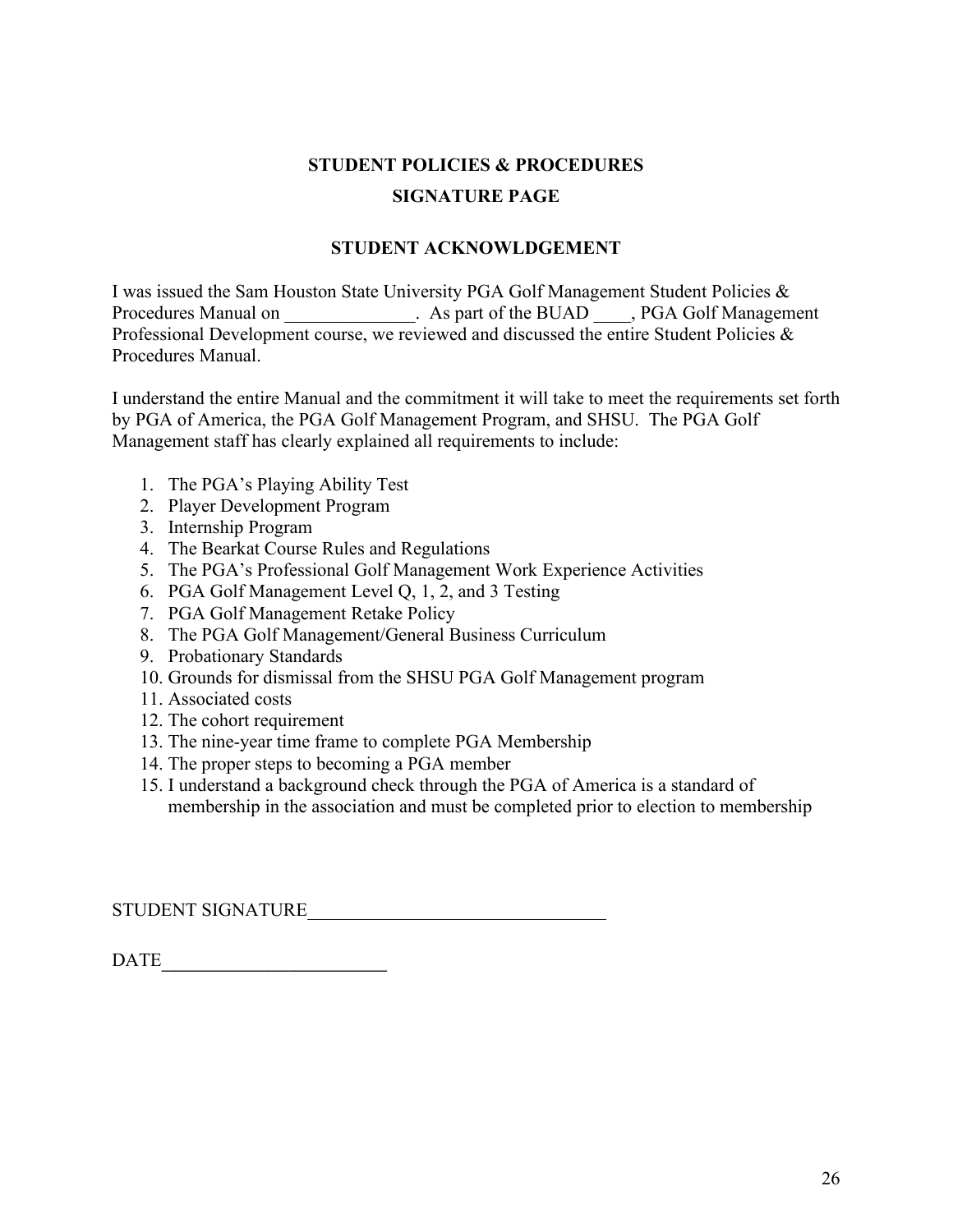#### **SAM HOUSTON STATE UNIVERSITY COLLEGE OF BUSINESS ADMINISTRATION PGA GOLF MANAGEMENT CURRICULUM**

|                                                                                                                                                                                                                                                                                                                                                           | FGA GOLF MANAGEMENT CUKKICULUM                                                                                                                                                                                                                                                                                                                        |  |  |
|-----------------------------------------------------------------------------------------------------------------------------------------------------------------------------------------------------------------------------------------------------------------------------------------------------------------------------------------------------------|-------------------------------------------------------------------------------------------------------------------------------------------------------------------------------------------------------------------------------------------------------------------------------------------------------------------------------------------------------|--|--|
|                                                                                                                                                                                                                                                                                                                                                           | YEAR <sub>1</sub>                                                                                                                                                                                                                                                                                                                                     |  |  |
| Fall<br>ENGL 1301 English Composition<br>3<br>3<br>HIST 1301 US History to 1876<br>MATH 1324 Math for Managerial Decision Making<br>3<br>BUAD 1305 Electronics Communications Techniques<br>3<br>KINE 2115, ECON 1100, NGLI 1101, or MCOM 1130<br>1<br>$\frac{2}{15}$<br><b>BUAD 1211-A PGA Orientation</b><br>(Qualifying Level)                         | <b>Spring</b><br>ENGL 1302 English Composition<br>3<br>HIST 1302 US History since 1876<br>$\begin{array}{r} 3 \\ 4 \\ 3 \\ \underline{2} \\ 15 \end{array}$<br>Lab Science (1)<br>Creative Arts Elective (2)<br><b>BUAD 1211-B Professional Development</b><br>(Facility Management 1)                                                                |  |  |
| Summer<br>BUAD 2189 Internship 1                                                                                                                                                                                                                                                                                                                          |                                                                                                                                                                                                                                                                                                                                                       |  |  |
|                                                                                                                                                                                                                                                                                                                                                           | YEAR <sub>2</sub>                                                                                                                                                                                                                                                                                                                                     |  |  |
| Fall<br>BUAD 2301 Business Legal Environment<br>3<br>ECON 2302 Microeconomics<br>3<br>3<br>POLS 2305 American Government<br>3<br><b>ACCT 2301 Principles of Financial Accounting</b><br>3<br>Language/Philosophy/Culture Elective (3)<br>$\frac{2}{17}$<br><b>BUAD 1211-C Professional Development</b><br>(Introduction to Teaching & Player Development) | <b>Spring</b><br>$\frac{3}{3}$<br>$\frac{3}{3}$<br>$\frac{2}{14}$<br>Speech Elective (4)<br>ECON 2301 Macroeconomics<br><b>BANA 2372 Business Analysis</b><br>ACCT 2302 Principles of Managerial Accounting<br><b>BUAD 1211-D Professional Development</b><br>(Facility Management 2)                                                                 |  |  |
| <b>Summer</b><br><b>Level 1 Complete</b><br>BUAD 2189 Internship 1                                                                                                                                                                                                                                                                                        |                                                                                                                                                                                                                                                                                                                                                       |  |  |
|                                                                                                                                                                                                                                                                                                                                                           | YEAR <sub>3</sub>                                                                                                                                                                                                                                                                                                                                     |  |  |
| Fall<br>POLS 2306 Texas Government<br>3<br>3<br>MKTG 3310 Principles of Marketing<br>3<br>MGMT 3310 Principles of Management<br>$\frac{4}{15}$<br>Lab Science (1)<br><b>BUAD 3269-A Professional Development</b><br>(Intermediate Teaching & Player Development)                                                                                          | <b>Spring</b><br>MKTG 3335 Retailing<br>$\mathfrak{Z}$<br>$\begin{array}{c}\n3 \\ 3 \\ 3 \\ \hline\n2 \\ \hline\n14\n\end{array}$<br>Accounting Elective $(5)$<br>BUAD 3335 Business Communications<br>BUAD 3345 Global Entrepreneurship & Innovation<br><b>BUAD 3269-B Professional Development</b><br>(Facility Management 3 & Business Simulation) |  |  |
| <b>Level 2 Complete</b>                                                                                                                                                                                                                                                                                                                                   | <b>Summer</b><br>BUAD 3189 Internship 1                                                                                                                                                                                                                                                                                                               |  |  |
|                                                                                                                                                                                                                                                                                                                                                           | YEAR <sub>4</sub>                                                                                                                                                                                                                                                                                                                                     |  |  |
| Fall<br>MGIS 3310 Management Information Systems<br>3<br>FINC 3320 Business Finance<br>3<br>3<br>BANA 3363 Intermediate Business Analysis<br>BUAD 3355 Business Law<br>3<br>$\frac{2}{14}$<br><b>BUAD 3269-C Professional Development</b><br>(Advanced Teaching & Player Development)                                                                     | Spring<br>Economics Elective (6)<br>3<br>MGMT 3370 Operations Management<br>3<br>$\frac{3}{12}$<br>MGMT 4390 Strategic Management & Policy<br>FINC 3310 Financial Institutions and Markets                                                                                                                                                            |  |  |
| Summer/Fall<br>BUAD 4289 Internship 2<br><b>Level 3 Complete</b>                                                                                                                                                                                                                                                                                          |                                                                                                                                                                                                                                                                                                                                                       |  |  |
|                                                                                                                                                                                                                                                                                                                                                           | YEAR <sub>5</sub>                                                                                                                                                                                                                                                                                                                                     |  |  |
| Fall<br><b>BUAD 4289</b><br>7-Month Internship (Continued)                                                                                                                                                                                                                                                                                                | Graduate in 4.5 years with a BBA in General Business<br>Administration and a Concentration in PGA Golf Management                                                                                                                                                                                                                                     |  |  |
|                                                                                                                                                                                                                                                                                                                                                           | 121 hours required for Graduation<br>(7)                                                                                                                                                                                                                                                                                                              |  |  |

(1) Lab Science - Choose from Biology, Chemistry, Geography, Geology, or Physics. (Two 1436 courses are not allowed to satisfy requirement.)<br>(2) Creative Arts Elective- Select from PLSC 2399, ARTS 1301, 1302, 1303, FAMC 23

(3) Language/Philosophy/Culture Elective - Choose from ENGL 2332, 2333, PHIL 1301, 2306, Foreign Languages 2311, 2312, GEOG 2355, 2356, HIST 2311, 2312, SGNL 2311, 2312, MCOM 1330, MUSI 1379 or SOCI 2319.

(4) Speech Elective- Choose from COMS 2382 or BUAD 2321.

(5) Accounting Elective- Choose any 3000 or 4000 Level Accounting course. (6) Economics Elective- Choose any 3000 or 4000 Level Economics course.

(7) The PGA's Playing Ability Test must be passed prior to graduation with the Concentration.